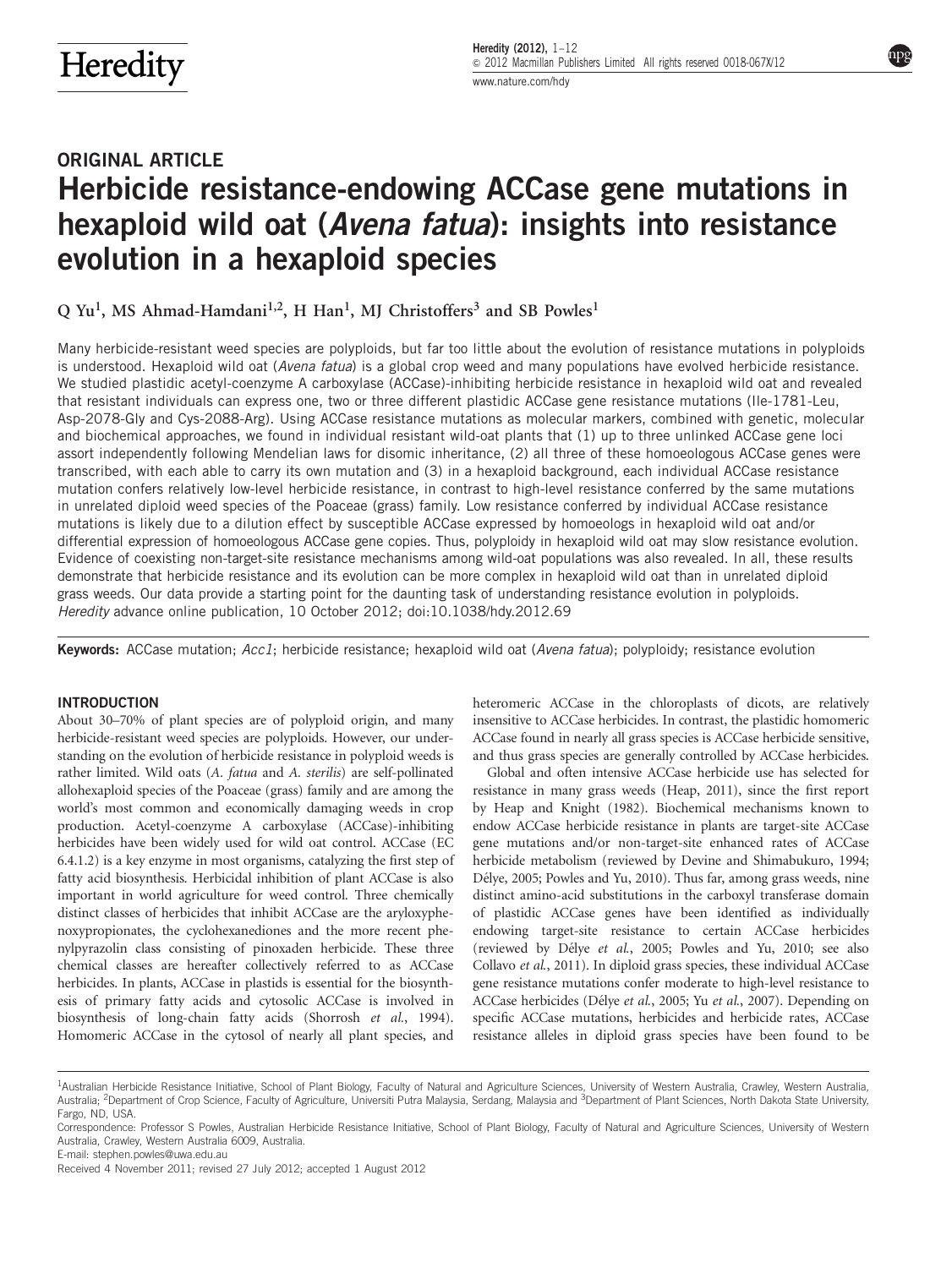partially dominant or dominant over wild-type alleles [\(Christoffers](#page-10-0) et al.[, 2002](#page-10-0); [Tal and Rubin, 2004;](#page-11-0) Yu et al.[, 2007;](#page-11-0) Scarabel et al., 2011).

Many resistant wild-oat populations have been reported in at least 12 countries [\(Heap, 2011\)](#page-11-0). Early studies of the mechanism(s) endowing resistance to ACCase herbicides in resistant Avena spp. populations revealed resistant ACCase [\(Maneechote](#page-11-0) et al., 1994, 1997; [Seefeldt](#page-11-0) et al., 1996; [Shukla](#page-11-0) et al., 1997; [Cocker](#page-10-0) et al., 2000) with more recent reports identifying specific ACCase gene mutations conferring the resistance ([Christoffers](#page-10-0) et al., 2002; Liu et al.[, 2007](#page-11-0); Cruz-[Hipolito](#page-10-0) et al.[, 2011; Beckie](#page-10-0) et al., 2012). However, hexaploidy in Avena and other polyploid species renders identifying and understanding herbicide resistance difficult. For herbicide resistance, these previous studies investigating the biochemical and molecular basis of ACCase herbicide resistance in Avena spp. did not investigate the complexities of gene transcription/expression in a polyploid species. Whereas in diploids both gene copies are usually transcribed and expressed, expression may be far more complicated in polyploid species. Hexaploid wild oat  $(2n = 6 \times 42)$  has a genome structure of AACCDD originating through allopolyploidy involving three diploid species ([Rajhathy and Morrison, 1960;](#page-11-0) Jellen et al.[, 1994;](#page-11-0) Yang [et al.](#page-11-0), [1999](#page-11-0)). A. longiglumis has been suggested as a possible A-genome donor in the evolution of hexaploid Avena spp. [\(Nikoloudakis](#page-11-0) et al., [2008](#page-11-0)), while the likely C-genome donor is A. ventricosa [\(Nikoloudakis](#page-11-0) [and Katsiotis, 2008\)](#page-11-0). The origin of the D genome is less clear, but it is more similar to the A genome than the C genome (Yang et al.[, 1999\)](#page-11-0). All hexaploid Avena spp. show bivalent chromosome pairing with disomic inheritance [\(Thomas, 1992](#page-11-0)). Therefore, each gene is predicted to have three homoeologous copies, one from each of the three original genomes. While there is increasing understanding of homoeolog genetics and expression/silencing in allotetraploid Arabidopsis and polyploid crop species such as Brassica and wheat (reviewed by [Wendel, 2000](#page-11-0); [Adams, 2007; Chen, 2007\)](#page-10-0), all that is currently known for A. fatua plastidic ACCase genes is that there are three gene copies (Acc1;1, Acc1;2 and Acc1;3, [Christoffers](#page-10-0) et al., 2002), and it is rarely known whether all homoeologous genes are expressed or how they interact and are inherited. In studying the molecular and biochemical basis of herbicide resistance in four hexaploid wild-oat (mainly A. fatua) populations, we identified individuals with one, two or three distinct resistance-endowing ACCase gene mutations. These multiple-mutation individuals provided a valuable opportunity to study gene expression and inheritance relating to natural selection in polyploids. Using resistance gene mutations as markers, we investigated homoeologous ACCase gene inheritance, transcription and in vitro enzyme activity in hexaploid Avena. Using herbicide resistance evolution as an example, we provide insights into resistance evolution in hexaploid wild oat.

#### MATERIALS AND METHODS Plant material

Herbicide-resistant wild-oat populations M3/4, M3/5, M3/27 (A. fatua) and M5W/7 (A. sterilis), hereinafter called R1, R2, R3 and R4, respectively (Ahmad-[Hamdani](#page-10-0) et al., 2011), were used in this study along with a susceptible A. fatua population ([Owen and Powles, 2009](#page-11-0)). Plants surviving high rates of commercial ACCase herbicides diclofop-methyl fenoxaprop-pethyl, or sethoxydim, (all from Bayer CropScience, Melbourne, VIC, Australia) from each population enabled identification of specific ACCase resistance mutations among individual plants. These individuals with a specific ACCase mutation were grown to maturity in a glasshouse and allowed to self-pollinate and produce seeds. To ensure no chance of cross-pollination, individual plants were insulated in micro-perforated plastic bags and seeds from single plants were harvested separately. These single-plant-derived progeny lines with known ACCase resistance mutation(s) were used for subsequent studies.

#### Plant growth and herbicide treatment

Scarified seeds of the resistant progeny lines were germinated on agar (0.6% w/v) and seedlings transplanted into potting mix and grown in a controlled environment room with a day/night temperature of  $20/15\textdegree C$  and a 12-h photoperiod (500 µmol photons m<sup>-2</sup> s<sup>-1</sup>). When seedlings reached the 3- to 4-leaf stage, one leaf from each plant was sampled for ACCase sequencing and mutation genotyping before the plants were herbicide treated for resistance phenotyping. The susceptible population was treated in the same manner. Individuals of the R progeny lines specifically identified to possess a known resistance-endowing single-ACCase mutation (Ile-1781-Leu, Asp-2078-Gly or Cys-2088-Arg) and the susceptible population were treated with a commercial formulation of the ACCase herbicide diclofop-methyl (delivered in  $112$  l ha<sup> $-1$ </sup> water at a pressure of 200 kPa). Diclofop-methyl was used at  $2000 \rho h a^{-1}$ , which fully controlled the S population. Plants were returned to the controlled environment room after treatment and visual assessment for resistance and susceptibility was made 3 weeks after treatment. Plants were recorded as resistant if they displayed strong growth after herbicide treatment and as susceptible if they displayed severe symptoms of leaf chlorosis, desiccation, retarded growth or plant death, similar to the S population.

#### ACCase gene sequencing

Genomic DNA (gDNA) was extracted from the leaf tissues of resistant and susceptible plants according to Yu et al. [\(2008\)](#page-11-0) and the regions in the wild-oat plastidic ACCase carboxyl transferase domain with known and potential ACCase resistance mutation sites were amplified using published primer pairs SQCT-β1 F/SQCT-β1 R and SQCT-α1 F/SQCT-α1 R for wild oat (Liu [et al.](#page-11-0), [2007](#page-11-0) and [Table 1](#page-2-0)) under modified PCR conditions. The PCR was conducted in a 25-µl volume that consisted of  $1-2$  µl of gDNA, 0.5 µM of each primer, and 12.5 µl of  $2 \times$  GoTaq Green Master Mix (Promega, Madison, WI, USA). The PCR was run with the following profile:  $94^{\circ}$ C for 4 min; 35–40 cycles of  $94^{\circ}$ C for 30 s, X $\degree$ C for 30 s, and 72  $\degree$ C for 30–120 s; followed by a final extension step of 5–7 min at 72 °C. X refers to the respective annealing temperature used for each primer pair [\(Table 1](#page-2-0)). The PCR products were purified from agarose gels using the Wizard SV Gel and PCR Clean-up System (Promega), and sequenced using a commercial sequencing service. All sequence chromatograms were visually checked for quality and consistency before sequences were assembled and aligned.

### ACCase resistance mutation genotyping and segregation analysis using PCR-based, non-homoeolog-specific molecular markers

Published derived cleaved amplified polymorphic sequence (dCAPS) markers for mutations at positions 1781 [\(Kaundun and Windass, 2006\)](#page-11-0) and 2078 [\(Kaundun, 2010\)](#page-11-0) were used in this study with modified primers ([Table 1](#page-2-0)) and PCR conditions as described above. In addition, based on the ACCase sequence information obtained from the bulked susceptible (20 plants) and a number of individual R samples (at least 35), we developed a CAPS marker for the 2088 mutation [\(Table 2\)](#page-2-0). The nucleotide T to C mutation at codon 2088, causing a Cys to Arg amino-acid substitution, creates a HaeII restriction site [\(Table 2](#page-2-0)). Sequence results revealed no other single-nucleotide polymorphisms around this restriction site. Therefore, the primer pair  $SQCT-\alpha1F$ and SQCT- $\alpha$ 1R [\(Table 1\)](#page-2-0) was used to amplify a 602-bp fragment, which was then digested with HaeII. Wild-type 2088-Cys alleles would generate a single undigested 602 bp band, while mutant resistant 2088-Arg alleles would generate a 529 bp band, plus an undetectable 73 bp fragment. Heterozygous ACCase loci would produce both the 602 and 529 bp bands. Restriction digestions were carried out according to the manufacturer's recommendations (New England BioLabs, Ipswich, MA, USA) and digestion patterns were viewed on 2% agarose gels (electrophoresis at 90–100 V for 120–140 min) stained with ethidium bromide. These three (d)CAPS markers, for codons 1781, 2078 and 2088, were used to analyze segregation patterns for ACCase resistance mutation(s) in the R2-resistant progeny lines. While these (d)CAPS markers are codominant with wild-type alleles, they do not discriminate among ACCase gene copies and, therefore, were considered dominant markers (unable to detect true allelic heterozygosity) for the purposes of analyzing plant genotypes and segregation patterns (see discussions of homoeoallelic heterozygosity below).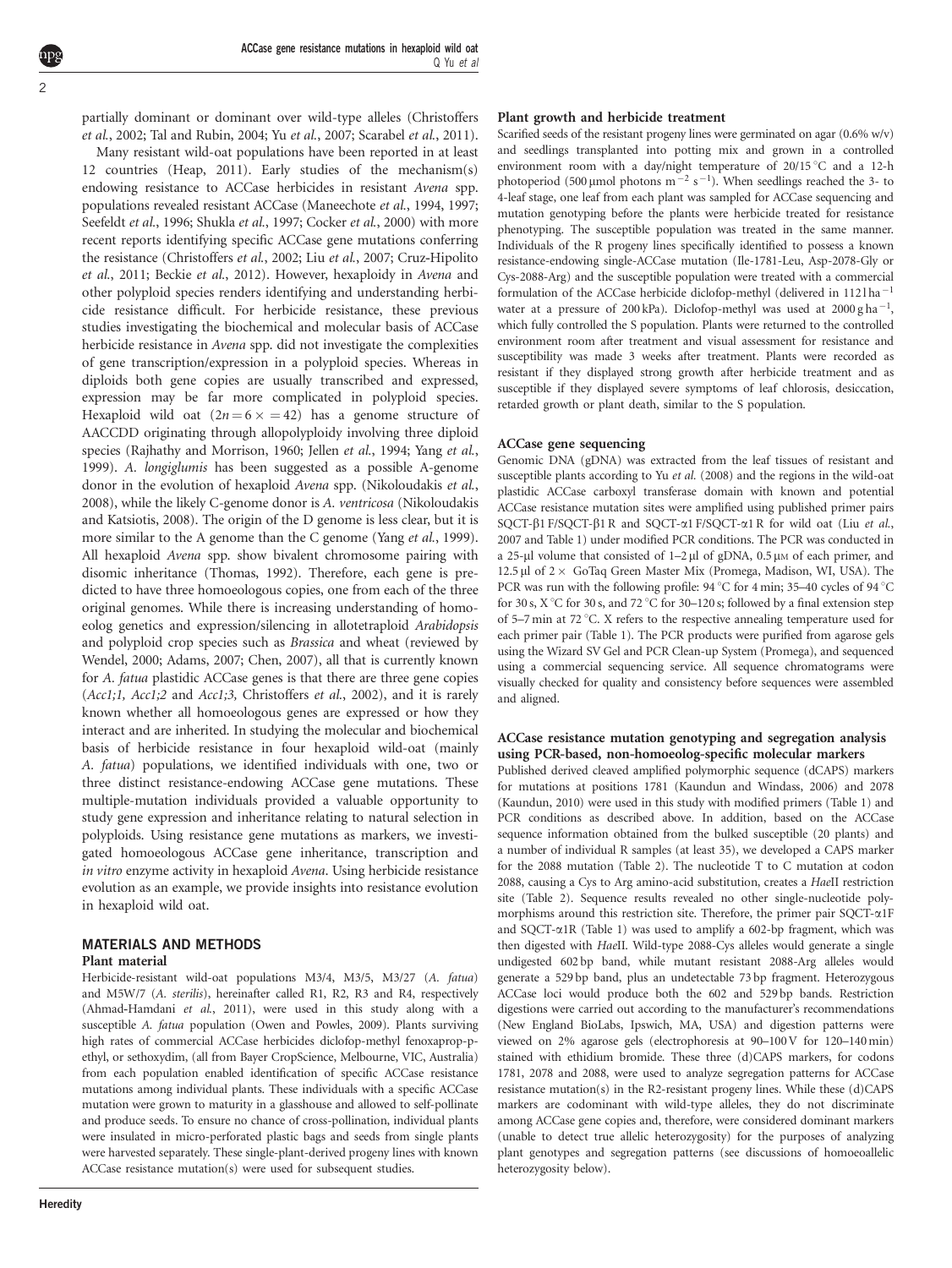#### <span id="page-2-0"></span>Table 1 Primer pairs (resistance mutation site numbering corresponds to amino acid sequence of full-length plastidic ACCase in A. myosuroides)

| Primer pair      | Sequence (5'-3')                    | Annealing temperature<br>used $(^{\circ}C)$ | Usage           | Product size (bp) | Targeted mutation site |
|------------------|-------------------------------------|---------------------------------------------|-----------------|-------------------|------------------------|
| $SQCT-B1F$       | CATCATCTTTCTGTATGCCAGTGGG           | 65                                          | Sequencing      | 999               | $-1781-$               |
| $SQCT-B1R$       | CTGTATGCACCGTATGCCAAG               |                                             |                 |                   |                        |
| $SQCT-\alpha 1F$ | AATACATGTGATCCTCGTGCAG              | 60                                          | Sequencing      | 602               | $-1999 - 2096 -$       |
| $SQCT-\alpha 1R$ | <b>TCCTCTGACCTGAACTTGATCTC</b>      |                                             |                 |                   |                        |
| <b>Nsil1781F</b> | CTGAATGAAGAAGACTATGGTCG             | 60                                          | <b>dCAPS</b>    | 165               | 1781                   |
| <b>Nsil1781R</b> | AGAATACGCACTGGCAATAGCAGCACTTCCATGCA |                                             |                 |                   |                        |
| Rsal2078F        | TTCTCTGGTGGGCAAAGAGACCTTTTTGAAGG    | 62                                          | dCAPS           | 181               | 2078                   |
| <b>Rsal2078R</b> | CATAGCACTCAATGCGATCTGGATTTATCTTGGTA |                                             |                 |                   |                        |
| $SQCT-\alpha 1F$ | See above                           | 60                                          | CAPS            | 602               | 2088                   |
| $SQCT-\alpha 1R$ | See above                           |                                             |                 |                   |                        |
| <b>Nsil1781F</b> | See above                           | 60                                          | cDNA cloning    | 1122              | $-1781 - 2096$         |
| $SQCT-\alpha 1R$ | <b>TCCTCTGACCTGAACTTGATCTC</b>      |                                             |                 |                   |                        |
| <b>Nsil1781F</b> | See above                           | 60                                          | cDNA sequencing | 1050              | $-1781 - 2096$         |

Abbreviations: ACCase, acetyl-coenzyme A carboxylase; cDNA, complementary DNA; dCAPS, derived cleaved amplified polymorphic sequence.

## Table 2 (d)CAPS markers used for identification of ACCase mutant alleles in wild-oat populations. Ambiguity nucleotide codes:  $R = A/G$ ,  $Y = C/T$

| Target mutation | Primer pair used                  | Type         | Restriction enzyme | Recognition site           | Fragment size (bp) |               |
|-----------------|-----------------------------------|--------------|--------------------|----------------------------|--------------------|---------------|
|                 |                                   |              |                    |                            | Susceptible (S)    | Resistant (R) |
| 1781            | Nsil1781F/ Nsil1781R              | <b>dCAPS</b> | Nsil               | 5'-ATGCA^T-3'              | 130, 35            | 165           |
| 2078            | Rsal2078F/ Rsal2078R              | <b>dCAPS</b> | Rsal               | $5'$ -GT $^{\wedge}$ AC-3' | 181                | 147, 34       |
| 2088            | $SQCT-\alpha 1 F/SQCT-\alpha 1 R$ | <b>CAPS</b>  | Haell              | 5'-RGCGC^Y-3'              | 602                | 529,73        |

Abbreviations: ACCase, acetyl-coenzyme A carboxylase; dCAPS, derived cleaved amplified polymorphic sequence.

# ACCase complementary DNA (cDNA) fragment cloning and sequencing

Total RNA was extracted from leaf tissue of individual plants possessing all three ACCase mutations  $(1781 + 2078 + 2088)$  using the Plant RNeasy Mini Kit (Qiagen, Hilden, Germany). gDNA contamination was removed using the TURBO-DNA free kit (Ambion, Austin, TX, USA), which is highly effective in removing trace quantities of DNA contamination. Oligo(dT) primed first-strand cDNA was prepared from 2 µg total RNA using the Omniscript Reverse Transcription system (Qiagen). The primers NsiI1781F (modified from [Kaundun and Windass, 2006](#page-11-0)) and SQCT-a1R were paired to amplify a 1122 bp cDNA fragment containing all known resistanceendowing ACCase gene mutation sites (1781, 1999, 2027, 2041, 2078, 2088 and 2096), as well as polymorphic sites for the three ACCase gene copies in A. fatua ([Christoffers](#page-10-0) et al., 2002). This fragment was cloned into the pGEM-T vector (Promega) and transformed into E. coli. White colonies with putative inserts were used as templates for PCR re-amplification of the 1122 bp fragment and screened for the 1781, 2078 or 2088 mutations using PCR-based markers (see below). Fragments that contained putative 1781, 2078 or 2088 mutations were selected for confirmatory sequencing using two forward primers, SQCT-a1F and NsiI1781F (Table 1), with overlapping amplification regions.

#### In vitro inhibition of ACCase activity by ACCase herbicides

The leaf tissue from R2 progeny lines determined to be homozygous (no dCAPS/CAPS marker segregation) for one or two ACCase mutation(s), or from plants of segregating progeny lines heterozygous for two or three mutations were used for in vitro ACCase activity assays. Leaf material at the

3 to 4-leaf seedling stage (unless otherwise specified) was harvested, snap frozen in liquid nitrogen and stored at  $-80^{\circ}$ C until use. ACCase extraction, partial purification and in vitro enzyme inhibition by ACCase herbicides was performed according to Yu et al. [\(2004\)](#page-11-0). Two subsamples from each extraction were assayed, and there were at least two extractions per population per herbicide treatment. Technical grade diclofop acid, fenoxaprop acid and clethodim (94–98% purity, Bayer CropScience, and Sumitomo Chemical Australia, Epping, NSW, Australia) and sethoxydim (52%, Bayer CropScience) were used in assays to determine the herbicide concentration causing 50% inhibition of ACCase activity  $(I_{50})$ . Herbicide stock solutions were prepared in 100 mM Tricine buffer. Stock solutions of diclofop or fenoxaprop contained 10% acetone with final concentrations of  $\langle 1\%$  acetone in each assay mix. Tissue protein content was determined by the Bradford method ([Bradford, 1976](#page-10-0)).

The *in vitro* ACCase assay in A. fatua was reported to be affected by experimental conditions such as the composition of the extraction buffer and  $(NH<sub>4</sub>)<sub>2</sub>SO<sub>4</sub>$  precipitation of the protein [\(Shukla](#page-11-0) et al., 1997). In order to test if different experimental conditions affected our resistant: susceptible  $I_{50}$  ratios, we determined  $I_{50}$  values when (1) ACCase was assayed with and without desalting, (2) when crude protein extract was precipitated with 10–40% versus 40% ammonium sulfate saturation and (3) when a different extraction buffer (buffer D in [Shukla](#page-11-0) et al., 1997) was used. The herbicide  $I_{50}$  values were found to vary in each case for resistant and susceptible samples, but the  $I_{50}$  resistant/ susceptible ratios (referred to as R/S ratios) remained similar. In addition, plants from purified L. rigidum mutant lines homozygous for ACCase mutations 1781, 2078 or 2088 (Yu et al.[, 2007](#page-11-0)) were included as positive controls for the assay.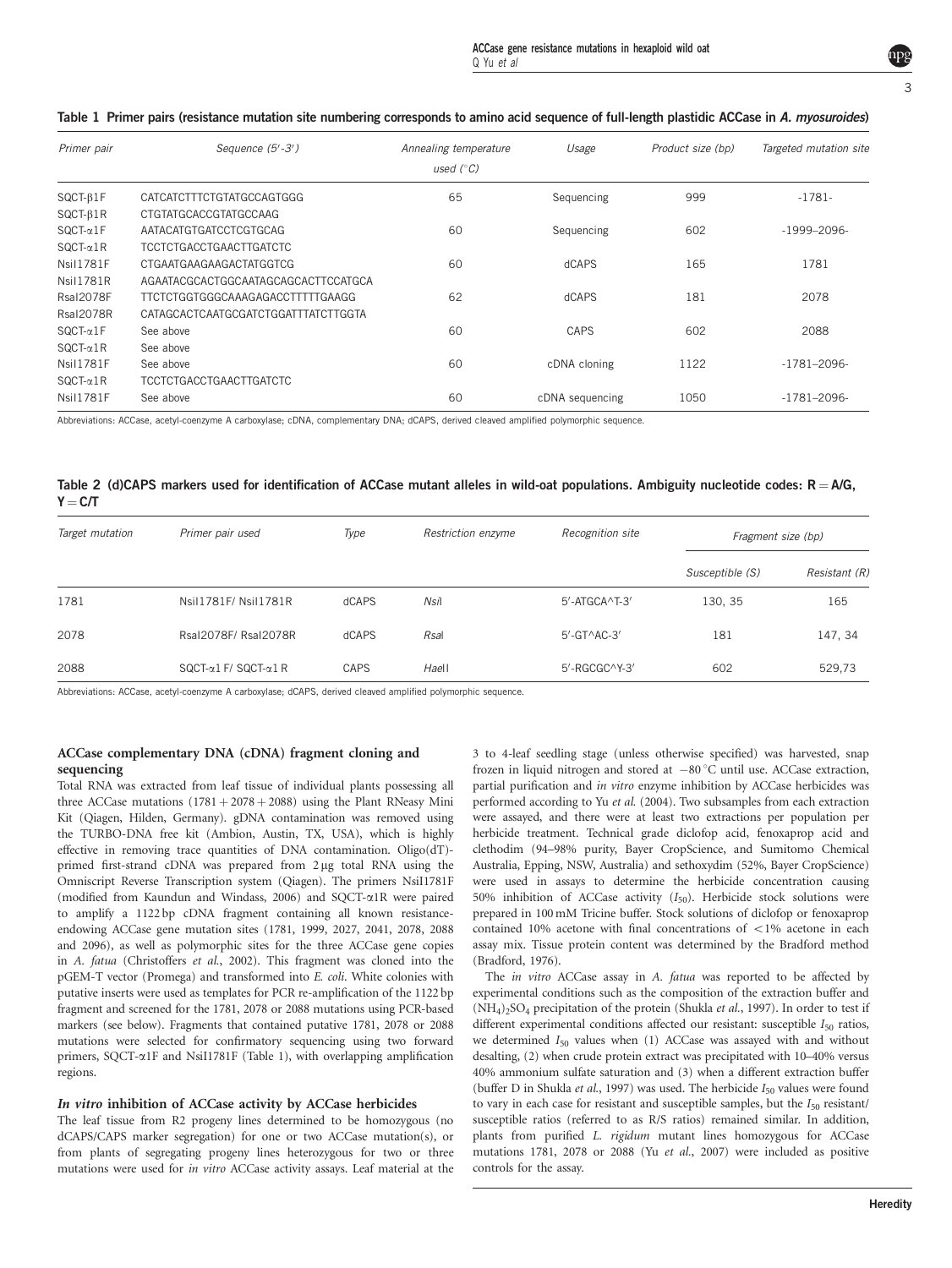#### <span id="page-3-0"></span>Statistical analysis

The  $I_{50}$  was estimated by non-linear regression using the logistic model:

$$
y = C + \frac{D - C}{1 + (x/\text{ED}_{50})^b}
$$

where  $C =$  lower limit,  $D =$  upper limit,  $ED_{50} =$  dose giving 50% response and  $b =$ slope around ED<sub>50</sub>. Estimates were obtained using Sigmaplot (version 12.0, Systat Software Inc., San Jose, CA, USA). Data was subjected to one-way analysis of variance and significant differences in ACCase activities and  $I_{50}$  values among genotypes were determined by Duncan's test using SPSS software (version 11.5, SPSS Inc., Chicago, IL, USA). Data sets from different experiments were analyzed separately if significant differences were found because of differences in experimental set up or plant developmental stages.

Independent assortment of mutations was evaluated using logarithm of the odds score analysis to detect genetic linkage [\(Strachan and Read, 1999](#page-11-0)). This analysis compares the likelihood of two loci being linked versus unlinked (independent assortment). An expected Mendelian disomic inheritance segregation ratio of 27:9:9:9:3:3:3:1 was predicted from the self-pollination of a parent heterozygous for three different and unlinked dominant (d)CAPS markers. Likewise to test for polysomic inheritance, an expected segregation ratio of 147:69:69:69:15:15:15:1 was predicted for self-pollination of a hexaploid parent carrying three different (d)CAPS markers and three wildtype loci, where all six gene loci are unlinked and segregate randomly. In the polysomic model, the (d)CAPS markers were codominant among themselves but dominant over wild-type loci, and no chromatid segregation was considered (no double reduction).

Owing to relatively small sample sizes in dCAPS/CAPS marker segregation experiments, the exact test for goodness of fit for disomic and polysomic inheritance models was performed using the SAS software (version 9.3 for Windows, SAS Institute Inc., Cary, NC, USA) (program according to online Handbook of Biological Statistics) to analyze segregation ratios of different molecular genotypes in the R2 progeny lines.

#### RESULTS

# ACCase gene sequencing revealed that individual plants can

possess from one to three different ACCase resistance mutations At least 38 individual R plants from each of the four parent R populations were sequenced, resulting in the identification of three known ACCase gene resistance-endowing mutations; Ile-1781-Leu, Asp-2078-Gly and Cys-2088-Arg (Table 3). No other known ACCase resistance mutations were found. The 2078 mutation was the most common as it was found in resistant individuals within all four populations. The 2088 mutation was present only in individuals of two resistant populations (R2 and R3). The 1781 mutation was found only in one population (R2). Importantly in this R2 population, many individuals displayed more than one ACCase gene mutation, with 32% of individuals possessing two mutations, and one plant with all three resistance mutations (Table 3). While the majority of the

plants in populations R2 and R3 had ACCase mutations, 89% of the resistant plants in population R1, and 26% in population R4, did not contain any of the known ACCase gene mutations (Table 3). These plants lacking ACCase mutations were found to possess non-target-site based resistance mechanisms (enhanced rates of herbicide metabolism) (Ahmad-Hamdani et al., 2012) unrelated to ACCase genes.

(d)CAPS marker analysis revealed homoeoallelic heterozygosity for ACCase resistance mutations in individual parent resistant plants ACCase gene sequencing showed that individual parent resistant plants possessing resistance-endowing mutation(s) always displayed double peaks, that is, both mutant and wild-type nucleotides, at mutation sites in the sequence chromatograms (data not shown). Similarly, when these sequenced individuals were analyzed using the three (d)CAPS markers, plants either displayed both resistant mutant and wild-type bands (RS) or only susceptible wild-type bands (S) ([Figure 1\)](#page-4-0). This is in contrast to the genotype patterns (R, RS and S) usually detected in diploid species by the same markers [\(Kaundun](#page-11-0) [and Windass, 2006](#page-11-0); [Kaundun, 2010\)](#page-11-0). The most likely reason for consistent presence of wild-type nucleotides/bands at resistance mutation sites is the amplification of more than one homoeologous ACCase genes by the primers used in our assays, that is, homoeologous heterozygosity. Sequencing and (d)CAPS marker analysis would be expected to always reveal wild-type nucleotides/bands unless the same mutation was found in a homozygous state among all homoeologs. Homoeologous heterozygotes may or may not have allelic heterozygosity. We consider fixed heterozygosity, where there is polymorphim among homoeologs but each homoeolog itself is homozygous (no allelic heterozygosity), to be a specific type of homoeologous heterozygosity.

## (d)CAPS marker segregation analysis of progeny plants revealed three homoeologous ACCase gene loci, each segregating and assorting independently

To explore parental genotypes and segregation patterns in more detail, individual R2 population plants possessing one mutation (1781, 2078 or 2088), two mutations  $(1781 + 2088)$  or  $2078 + 2088$  or three mutations  $(1781 + 2078 + 2088)$  were selfed and seeds from single plants harvested for subsequent study. If the parent plants identified by marker analysis were true allelic heterozygotes for a single resistance mutation, that is, having both wild-type and mutant alleles at the same locus (homoeologous copies are considered different loci); and the two alleles segregated at a single ACCase gene locus, then heterozygous RS (allelic and homoeologous) and homozygous S

Table 3 ACCase carboxyl transferase domain sequencing results showing one, two or three different mutations in resistant individual plants of four wild-oat (Avena spp.) populations

| Resistant<br>Population | Number of<br>plants analyzed | Number of individuals in which specific mutation(s) were identified |                     |                     |               |             |             |                    |    |  |
|-------------------------|------------------------------|---------------------------------------------------------------------|---------------------|---------------------|---------------|-------------|-------------|--------------------|----|--|
|                         |                              | 1781<br>$(IIe-Leu)$                                                 | 2078<br>$(Asp-Gly)$ | 2088<br>$(Cys-Arg)$ | $1781 + 2078$ | 1781 + 2088 | 2078 + 2088 | 1781 + 2078 + 2088 | Ni |  |
| R1                      | 38                           |                                                                     | 4                   | $\Omega$            | $\Omega$      | $\Omega$    |             |                    | 34 |  |
| R <sub>2</sub>          | 38                           |                                                                     | 10                  | 12                  |               | 8           |             |                    |    |  |
| R <sub>3</sub>          | 38                           |                                                                     | 34                  |                     | 0             | 0           |             |                    |    |  |
| R4                      | 43                           |                                                                     | 32                  |                     |               |             |             |                    | 11 |  |

Abbreviation: ACCase, acetyl-coenzyme A carboxylase.

Plants without identified mutations are suspected as having non-target-site resistance mechanism(s).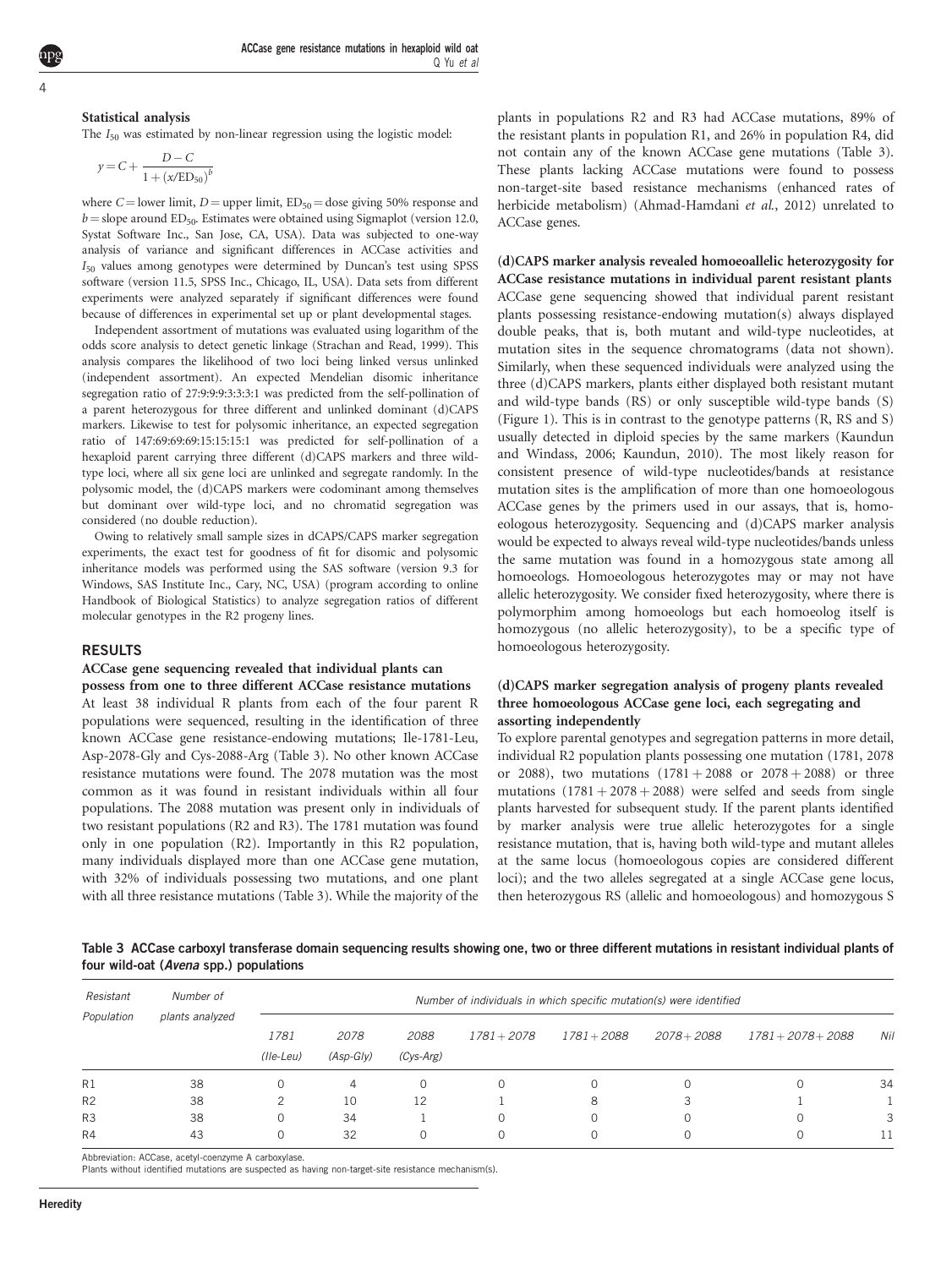<span id="page-4-0"></span>genotypes would be marker-detected among the progeny of RS-selfed plants. When this analysis was done for the single-mutation progeny lines carrying 1781, 2078 or 2088 mutation, only the RS (but no S) genotype was detected among the progeny (Table 4, [Figure 2](#page-5-0)). As at least 18 ( $n \ge 18$ ) individual progeny from each line were analyzed, the probability of missing a homozygous S genotype among the progeny is low  $(P = 0.75^n = 0.006)$ . These results established that the singlemutation hexaploid Avena parent plants were homozygous for



Figure 1 Genomic (d)CAPS marker analysis of ACCase mutations showing homozygous susceptible (S) and heterozygous resistant (RS) (allelic and homoeologous) genotypes for the (a) 1781, (b) 2078 and (c) 2088 mutations detected in the parent resistant plants. Note: no homozygous resistant genotypes (RR) are evident, most likely due to fixed homoeologous heterozygosity.

their particular resistance mutation (that is,  $AA_{-}$   $_{-}$   $_{-}$   $,BB_{-}$   $_{-}$   $_{-}$ or CC\_ \_ \_ \_ genotypes in Table 4, if  $A = 1781$ ,  $B = 2078$  and  $C = 2088$ ). The fixed heterozygosity (RS) detected in these plants by the molecular markers is due to the susceptible allele(s) or wild-type nucleotide being amplified from other ACCase gene loci (homoeoallelic heterozygosity). The growth of all RS genotypes was unaffected by diclofop treatment (2000 g ha<sup>-1</sup>), and no susceptible plants were found, establishing the RS genotypes with allelic R mutation homozygosity as diclofop resistant (Table 4).

For the selfed plants containing the two mutations  $1781 + 2088$ , all progeny plants examined (24) possessed both the 1781 and 2088 mutation and all were scored RS due to homoeologous heterozygosity (Table 4). The lack of S-genotype progeny indicates no allelic segregation for either of the two mutations, again likely because the parent plants were homozygous for the two mutations at different ACCase gene loci (that is, AACC  $\overline{\phantom{a}}$  = in Table 4).

For the selfed plants containing the two mutations  $2078 + 2088$ , 27 out of 32 progeny plants also had both mutations while five had only 2078 but not the 2088 mutation. This indicates that there was no allelic segregation for the 2078 mutation, but the plants did segregate for the 2088 mutation (as 2088 RS and 2088 S) (Table 4). The observed ratio of these 2088 segregates,  $RS: S = 27:5$ , was a good fit  $(P = 0.54)$  to the Mendelian 3:1 segregation ratio for a single locus. These results indicate that the parents were homozygous for the 2078 mutation at one ACCase gene locus but heterozygous for the 2088 mutation at another ACCase homoeolog (that is, BBC  $=$   $=$   $=$  in Table 4).

For the selfed plant containing three mutations,  $1781 + 2078 + 2088$ , the progeny plants segregated for each of the three mutations, indicating that the parent plant was heterozygous at all three mutant loci. Using the 1781 mutation as an example, 55 of 71 progeny plants were scored as RS with the remaining plants lacking the 1781 mutation (Table 4). Pairwise two-point logarithm of the

Table 4 dCAPS and CAPS marker segregation of single-plant-derived (self-pollinated) progeny of the R2 population

| Mutation(s) identified<br>in parents | Progeny lines<br>analyzed | No. of progeny<br>plants | Marker-identified genotypes<br>in progeny |                     | Inferred genotypes<br>of the parents               | Phenotypic response<br>to diclofop <sup>a</sup> |             |
|--------------------------------------|---------------------------|--------------------------|-------------------------------------------|---------------------|----------------------------------------------------|-------------------------------------------------|-------------|
|                                      |                           |                          | RS (mutation present)                     | S (mutation absent) |                                                    | Resistant                                       | Susceptible |
| 1781                                 | $\mathbf{1}$              | 21                       | 21                                        | 0                   | $\mathsf{AA}_{----}$                               | 21                                              | $\circ$     |
|                                      | $\overline{c}$            | 18                       | 18                                        | $\mathsf{O}\xspace$ |                                                    | 18                                              | $\mathbf 0$ |
| 2078                                 | 1                         | 24                       | 24                                        | 0                   | $BB$ <sub>----</sub>                               | 24                                              | 0           |
|                                      | $\overline{c}$            | 20                       | 20                                        | $\mathbf 0$         |                                                    | 20                                              | $\mathbf 0$ |
| 2088                                 | 1                         | 18                       | 18                                        | 0                   | $CC_{---}$                                         | 18                                              | $\circ$     |
|                                      | $\overline{c}$            | 18                       | 18                                        | $\mathsf{O}\xspace$ |                                                    | 18                                              | $\mathbf 0$ |
| $1781 + 2088$                        | 1                         | 24                       | 24 (1781)                                 | $\mathbf 0$         | $AACC$ <sub>-</sub>                                |                                                 |             |
|                                      |                           |                          | 24 (2088)                                 | $\mathbf 0$         |                                                    |                                                 |             |
| $2078 + 2088$                        | $\mathbf{1}$              | 32                       | 32 (2078)                                 | $\mathbf 0$         | $BBC_{- - -}$                                      |                                                 |             |
|                                      |                           |                          | 27 (2088)                                 | 5                   |                                                    |                                                 |             |
| $1781 + 2078 + 2088$                 | 1                         | 71                       | 55 (1781)                                 | 16                  | $A$ <sub>-</sub> $B$ <sub>-</sub> $C$ <sub>-</sub> |                                                 |             |
|                                      |                           |                          | 50 (2078)                                 | 21                  |                                                    |                                                 |             |
|                                      |                           |                          | 49 (2088)                                 | 22                  |                                                    |                                                 |             |

Abbreviations: dCAPS, derived cleaved amplified polymorphic sequence; RS, resistant mutant and wild-type bands; S, the susceptible wild-type band.<br>Designations of R or S refer to the analyzed mutation-site nucleotides only

aWhen the genotyping finished, these plants with more than one mutation had already passed the 3- to 4-leaf stage and, therefore, were not treated with diclofop for phenotype assessment.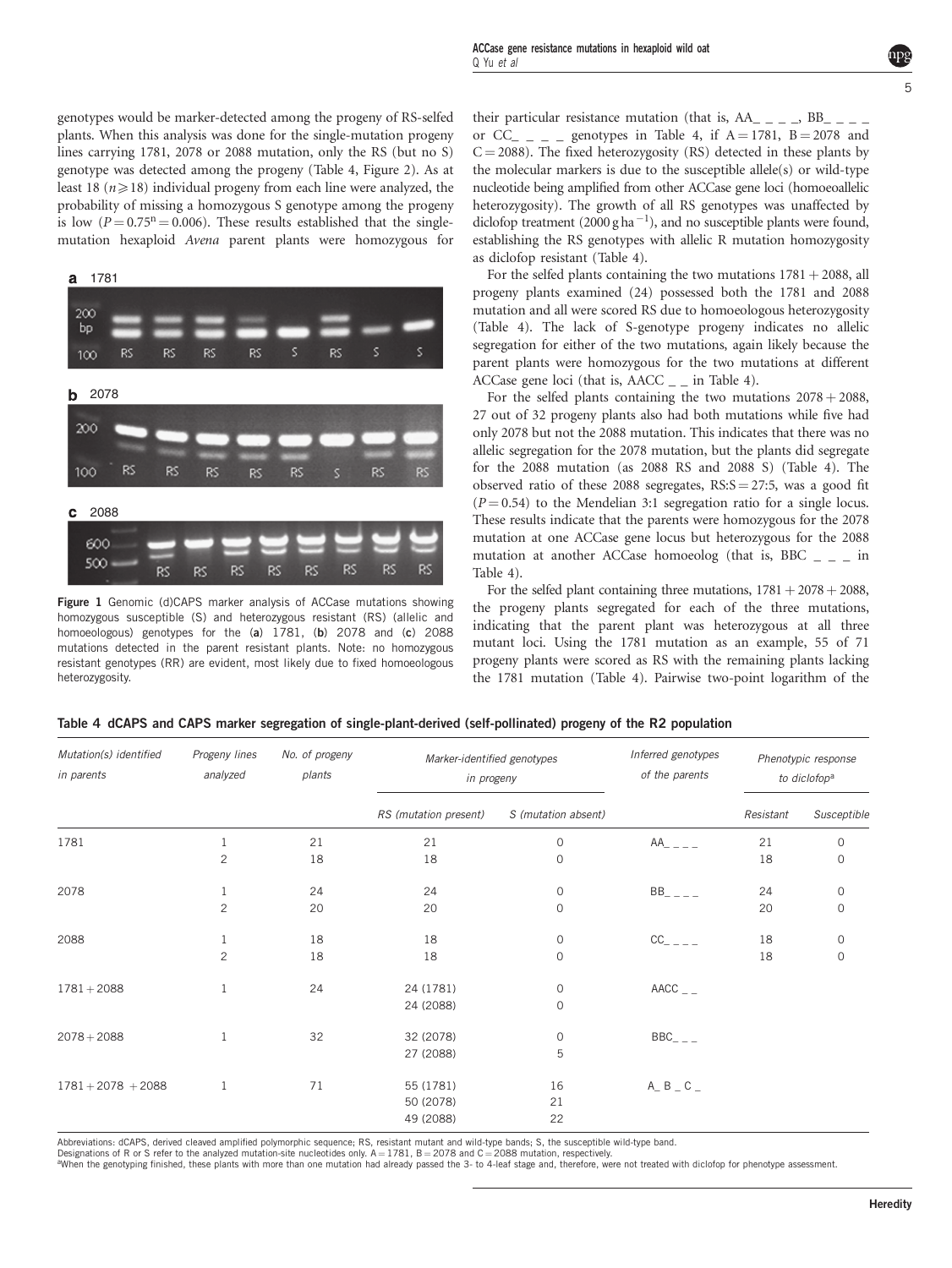<span id="page-5-0"></span>odds score analyses were performed to detect any genetic linkage among mutations. Maximum logarithm of the odds score values  $(Z_{\text{max}})$  were determined for all mutation pairs, and possible linkage was evaluated in both coupling and repulsion phases (with mutations as dominant markers). Results were  $Z_{\text{max}} = 0.16$  for 1781 and 2078 mutations linked in repulsion phase, 0.07 for 2078 and 2088 mutations linked in coupling phase and 0.03 for 1781 and 2088 mutations linked in coupling phase (data not shown). Recombination frequencies associated with each  $Z_{\text{max}}$  were 0.42, 0.45 and 0.47, respectively, and these values are near the 0.5 recombination frequency expected of unlinked loci. All  $Z_{\text{max}}$  values were also well below the threshold of 3.0 associated with genetic linkage [\(Strachan](#page-11-0) [and Read, 1999\)](#page-11-0), indicating that genetic linkage among the three homoeologous ACCase gene loci in wild oat is unlikely and that the three mutations in the parent plant assorted independently.

If the parent plants were heterozygous for each mutation, that is, AaBbCc where lower-case letters designate wild-type alleles, then selfing this parent would result in eight genotype categories among the progeny when genotyped with dominant d(CAPS) markers (listed in Table 5). The observed number of each genotype in the progeny of the self-pollinated  $1781 + 2078 + 2088$  mutant plant was found to be consistent with the predicted 27:9:9:9:3:3:3:1 Mendelian disomic segregation ratio for three unlinked loci genotyped using dominant markers ( $P = 0.66$ ) (Table 5). This observed segregation pattern is consistent with parent plants being heterozygous for each of the three mutations at each of three unlinked homoeologous ACCase gene loci  $(A \ B \ C \ in Table 4).$  $(A \ B \ C \ in Table 4).$  $(A \ B \ C \ in Table 4).$ 

To further support disomic inheritance expected of Avena spp. hexaploids [\(Thomas, 1992](#page-11-0)) and associated with the 27:9:9:9:3:3:3:1 segregation ratio, progeny data were tested for goodness of fit to a polysomic inheritance model with random segregation of all six ACCase gene copies in hexaploid wild oat. Chromatid segregation (double reduction) was not considered. As the parent plant had all three mutations with no evidence of genetic linkage, and because two segregates did not carry any of the ACCase mutations (Table 5), the most likely parental genotype under a polysomic inheritance model



Figure 2 gDNA (d)CAPS marker analysis of progeny plants derived from self-pollinated parents containing the (a) 1781, (b) 2078 or (c) 2088 mutation and showing no marker segregation in the progenies.

Table 5 Exact test for goodness of fit of observed (d)CAPS marker segregation to a 27:9:9:9:3:3:3:1 ratio expected from disomic inheritance of three unlinked gene loci vs a 147:69:69:69:15:15:15:1 ratio expected from polysomic inheritance of six randomly segregating gene loci, assuming that there is no chromatid segregation (no double reduction)

| Mutation/allele      | Disomic model                                               |                 |          |          | Polysomic model                            |                |          |       |
|----------------------|-------------------------------------------------------------|-----------------|----------|----------|--------------------------------------------|----------------|----------|-------|
|                      | Genotype                                                    | Progeny plants  |          | Genotype | Progeny plants                             |                |          |       |
|                      | if $A = 1781$ , $B = 2078$ ,<br>$C = 2088$                  | <b>Observed</b> | Expected | P        | if $A = 1781$ , $B = 2078$ ,<br>$C = 2088$ | Observed       | Expected | P     |
| $1781 + 2078 + 2088$ | $A$ <sub><math>B</math></sub> $C$ <sub><math>-</math></sub> | 27              | 29.9     |          | $ABC_{- -}$                                | 27             | 26.1     |       |
| $1781 + 2078$        | $A_B_{cc}$                                                  | 12              | 9.9      |          | $AB_{- - - -}$                             | 12             | 12.2     |       |
| $1781 + 2088$        | $A_{bbC}$                                                   | 12              | 9.9      |          | $AC_{---}$                                 | 12             | 12.2     |       |
| $2078 + 2088$        | $aaB_C$                                                     | 8               | 9.9      |          | $BC_{---}$                                 | 8              | 12.2     |       |
| 1781 only            | A bbcc                                                      | 5               | 3.3      |          | A                                          | 5              | 2.7      |       |
| 2078 only            | aaB_cc                                                      | 4               | 3.3      |          | $B \sim 1$                                 | 4              | 2.7      |       |
| 2088 only            | aabbC                                                       |                 | 3.3      |          |                                            |                | 2.7      |       |
| Nil                  | aabbcc                                                      | $\overline{c}$  | 1.1      |          | wwwwww                                     | $\overline{c}$ | 0.2      |       |
| Total                |                                                             | 71              | 71       | 0.66     |                                            | 71             | 71       | 0.009 |

Abbreviation: dCAPS, derived cleaved amplified polymorphic sequence.

Observations were made among progeny plants derived from a self-pollinated parent plant containing 1781, 2078 and 2088 mutations (A, B and C, respectively). In the disomic model, the<br>parent would be heterozygous for each m Wild-type alleles are designated a, b or c in the disomic model and w in the polysomic model, and  $P$  is probability.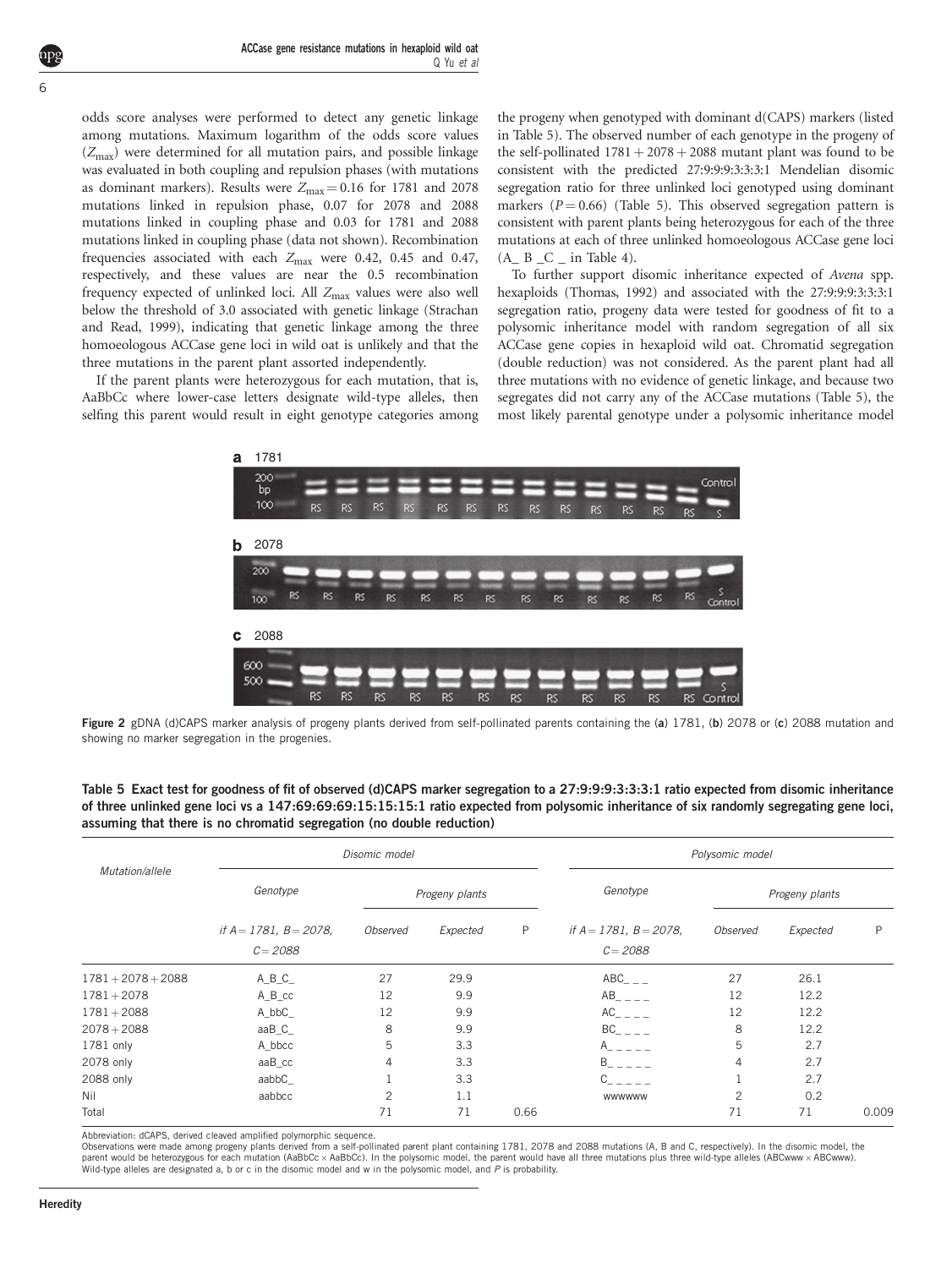<span id="page-6-0"></span>would be ABCwww, where w is a wild-type ACCase gene. The genotype of the two segregates not found to have mutations would be wwwwww, derived from fertilization involving www gametes. Under polysomic inheritance, ABCwww is the most likely genotype of the parent plant because it could generate www gametes while still carrying all three mutant ACCase gene copies. With random segregation of all gene copies, self-pollination of the ABCwww parent would result in an expected segregation ratio of 147:69:69:69:15:15:15:1 when progeny are scored with dominant (d)CAPS markers. Observed progeny marker results were not a good fit to this polysomic inheritance model  $(P = 0.009)$  [\(Table 5\)](#page-5-0). However, the expected number of wwwwww segregants in the polysomic model was less than one (0.2), which may exaggerate the statistical significance of differences between observed and expected genotype frequencies. On the other hand, expecting 0.2 wwwwww segregants is most consistent with observing either nil or one wwwwww segregant, while we observed two [\(Table 5\)](#page-5-0). Based on the binomial probability distribution (see Mendenhall, 1987), the probability of observing two or more wwwwww segregants among 71 progeny, where the wwwwww frequency is 1/400 (see the expected polysomic segregation ratio above), is only  $P = 0.014$ . Observing the two wwwwww segregants is, therefore, improbable in the polysomic inheritance model.

## Reverse transciptase-PCR (d)CAPS analysis revealed that three

different ACCase mutations can all be transcribed in a single plant To confirm that individual plants express all three ACCase resistance mutations, leaf material from nine progeny plants (at the 3 to 4-leaf stage) that were each confirmed to carry all three mutations were used for cDNA-based marker analysis. It was found that the genotype patterns for each of the three mutations were similar when determined using either cDNA or gDNA (note that cDNA and gDNA amplicons have the same sizes as there are no introns within the



Figure 3 (d)CAPS marker analysis (a, 1781; b, 2078; c, 2088) of progeny plants carrying three ACCase mutations  $(1781 + 2078 + 2088)$  using cDNA versus gDNA and showing the same genotype pattern for each of the mutant alleles.

amplified fragments) (Figure 3), indicating that genes carrying any of the three ACCase mutations are transcribed. As the three mutations in these plants are each harbored in a different homoeolog, the results also indicate transcription of all three homoeologous ACCase gene copies. However, a much weaker R band was observed relative to the strong S band in both the cDNA and gDNA restriction patterns, especially for the 2078 mutation (Figure 3), probably due to relatively low PCR amplification efficiency for this mutant allele.

# cDNA cloning further confirmed transcription of the three ACCase mutant alleles in three different Acc1 gene copies

Two individual progeny plants that were confirmed to have all three different ACCase resistance mutations in genomic and reverse transciptase-PCR genotyping (plant 1, 4 in Figure 3) were used for cDNA cloning. The 1122 kb fragment encompassing the 1781, 2078 and 2088 mutation sites was cloned into a plasmid vector and 28 clones with putative inserts from the two plants were picked at random and screened for the 1781, 2078 and 2088 mutations using the three (d)CAPS markers. Thirteen clones had the 1781 mutation, seven had the 2088 mutation, one had the 2078 mutation and seven were wild type. Among the 21 clones that contained mutations, each individual clone was found to have only one of the three mutations (Supplementary Figure S4). Sequencing of the 1781, 2078 and 2088 individual clones further confirmed the three mutations, and alignment of polymorphic sequence regions with the three known Acc1 homoeologous sequences revealed three resistant alleles (haplotypes). The 2078 haplotype sequence is clearly homologous to Acc1;3 and the 1781 and 2088 haplotypes are similar to Acc1;2/Acc1;1 ([Figure 4\)](#page-7-0). Therefore, it is clear from molecular marker segregation, reverse transciptase-PCR marker analysis and cDNA cloning that hexaploid wild oat has three ACCase gene copies, each of which can harbor resistance mutation(s). Importantly, all three copies are expressed as mRNA.

# Assay of in vitro ACCase activity revealed that the 1781, 2078 or 2088 mutation in wild oat confers lower-level resistance to ACCase herbicides than in diploid grass species

To determine if the 1781, 2078 or 2088 resistance mutations individually express as resistant ACCase in wild-oat populations, ACCase activity in the presence or absence of ACCase herbicides was assayed in partially-purified leaf ACCase extracts from susceptible versus resistant plants homozygous, respectively, for each of the three resistance mutations (progeny derived from those in [Table 4](#page-4-0)). The ACCase  $I_{50}$  was estimated for each herbicide and each ACCase resistance mutation (R) versus wild type (S), to give a R/S ratio.

As expected, ACCase from the susceptible plants was confirmed to be sensitive to ACCase herbicides, with  $I_{50}$  values ([Table 6\)](#page-8-0) in the range of reported plastidic ACCase values for susceptible grass weed species (Délye, 2005). In contrast, ACCase from resistant plants was significantly less sensitive to ACCase herbicides than the susceptible plants. This reduced sensitivity to ACCase herbicides further confirmed expression of ACCase resistance mutation(s) at the protein level. Importantly, the level of resistance conferred by each mutation as indicated by R/S ratios (1.7–10.8 fold), was generally low [\(Table 6\)](#page-8-0). Two additional herbicide-susceptible wild-oat populations (A. fatua and A. sterilis) were used to assess population variation in ACCase herbicide sensitivity, and the diclofop  $I_{50}$  values determined for these two susceptible populations  $(6.38-6.46 \,\mu$ M, data not included in [Table 6](#page-8-0)) were found similar to that of the susceptible plants originally used. In addition, ACCase isolated from resistant plants (populations R1 and R4) without known ACCase resistance mutations was found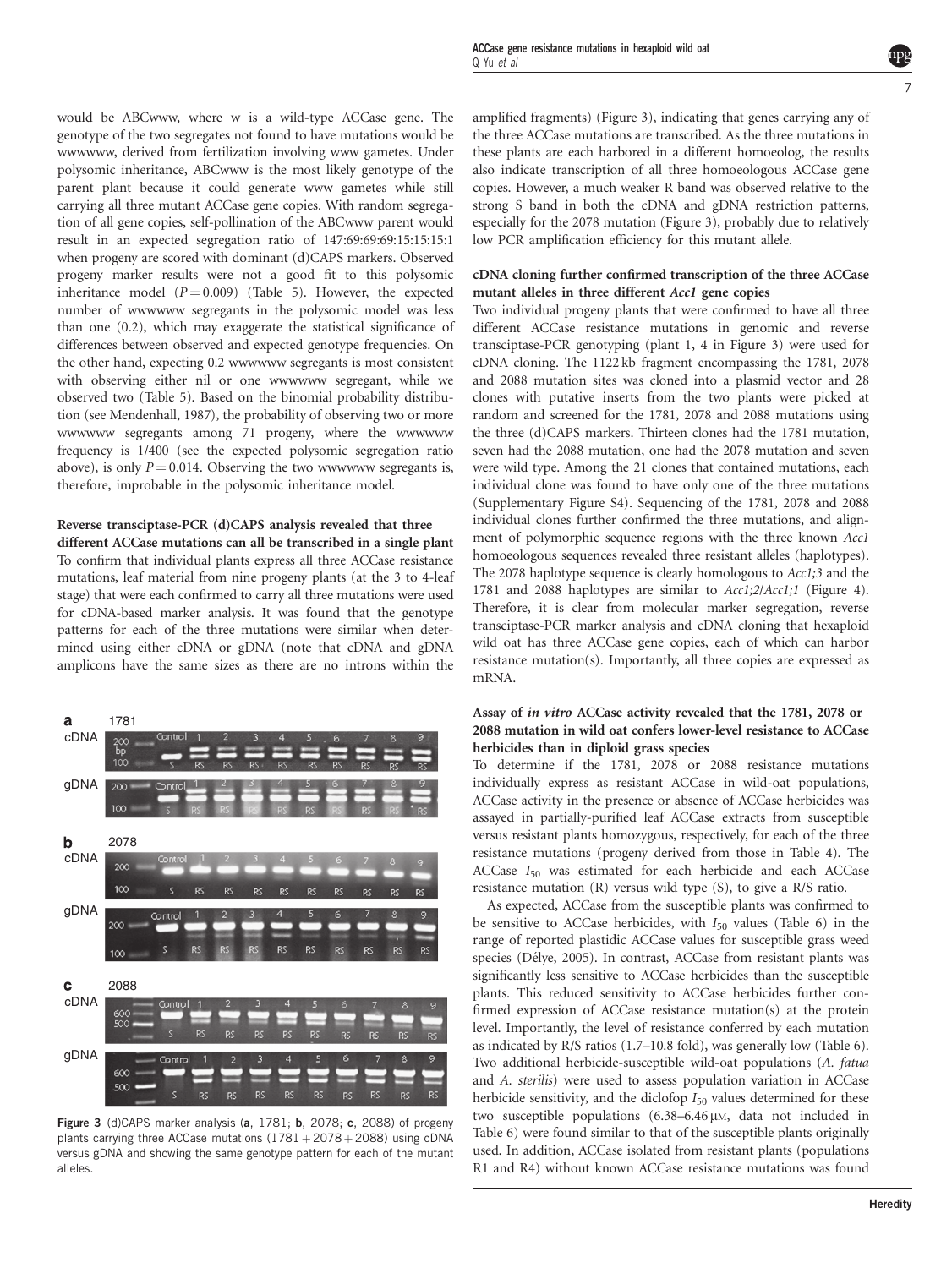<span id="page-7-0"></span>

| ۹      |  |
|--------|--|
|        |  |
| ۰,     |  |
| I<br>× |  |
|        |  |
|        |  |

| $Acc1;1-1$<br>2088<br>Acc1:2<br>1781<br>$Acc1;1-2$<br>Acc1;3<br>2078 | GGAGAACATACATGGAAGTGCTGCTATTGCCAGTGCTTATTCTAGGGCATACGAGGAGAC<br>GGAGAACATACATGGAAGTGCTGCTATTGCCAGTGCTTATTCTAGGGCATACGAGAGAC<br>GGAGAACATACATGGAAGTGCTGCTATTGCCAGTGCTTATTCTAGGGCATACGAGAGAC<br>GGAGAACTTACATGGAAGTGCTGCTATTGCCAGTGCTTATTCTAGGGCATACGAGGAGAC<br>GGAGAACTTACATGGAAGTGCTGCTATTGCCAGTGCTTATTCTAGGGCATACGAGGAGAC<br>GGAGAACATCCATGGAAGTGCTGCTATTGCCAGTGCTTATTCTAGGGCATATGAGGAGAC<br>GGAGAACATCCATGGAAGTGCTGCTATTGCCAGTGCTTATTCTAGGGCCTATGAGGAGAC                                                                            |
|----------------------------------------------------------------------|---------------------------------------------------------------------------------------------------------------------------------------------------------------------------------------------------------------------------------------------------------------------------------------------------------------------------------------------------------------------------------------------------------------------------------------------------------------------------------------------------------------------------------------|
| $Acc1;1-1$<br>2088<br>Acc1:2<br>1781<br>$Acc1:1-2$<br>Acc1;3<br>2078 | ATTTACACTTACATTTGTGAGTGGTCGAACGGTTGGAATAGGAGCCTATCTTGCTCGGCT<br>ATTTACACTTACATTTGTGAGTGGTCGAACGGTTGGAATAGGAGCCTATCTTGCTCGGCT<br>ATTTACACTTACATTTGTGAGTGGTCGAACGGTTGGAATAGGAGCCTATCTTGCTCGGCT<br>ATTTACACTTACATTTGTGAGTGGTCGAACGGTTGGAATAGGAGCCTATCTTGCTCGGCT<br>ATTTACACTTACATTTGTGAGTGGTCGAACGGTTGGAATAGGAGCCTATCTTGCTCGGCT<br>ATTTACACTTACATTTGTGAGTGGACGAACGGTTGGAATAGGAGCTTATCTTGCTCGACT<br>ATTTACACTTACATTTGTGAGTGGACGAACGGTTGGAATAGGAGCTTATCTTGCTCGACT<br>********                                                              |
| $Acc1;1-1$<br>2088<br>Acc1:2<br>1781<br>$Acc1;1-2$<br>Acc1:3<br>2078 | TGGCATACGGTGCATACAGCGTATTGACCAGCCCATTATCTTAACTGGGTTTTCTGCCCT<br>TGGCATACGGTGCATACAGCGTATTGACCAGCCCATTATCTTAACTGGGTTTTCTGCCCT<br>TGGCATACGGTGCATACAGCGTATTGACCAGCCCATTATCTTAACTGGGTTTTCTGCCCT<br>TGGCATACGGTGCATACAGCGTATTGACCAGCCCATTATCTTAACTGGGTTTTCTGCCCT<br>TGGCATACGGTGCATACAGCGTATTGACCAGCCCATTATCTTAACTGGGTTTTCTGCCCT<br>TGGCATACGTTGCATACAGCGTATTGACCAGCCCATTATCTTAACTGGGTTTTCTGCCCT<br>TGGCATACGTTGCATACAGCGTATTGACCAGCCCATTATCTTAACTGGGTTTTCTGCCCT                                                                          |
| $Acc1;1-1$<br>2088<br>Acc1:2<br>1781<br>$Acc1:1-2$<br>Acc1:3<br>2078 | GAACAAGCTTCTTGGGCGGGAAGTGTACAGCTCCCACATGCAGTTGGGTGGTCCCAAAAT<br>GAACAAGCTTCTTGGGCGGGAAGTGTACAGCTCCCACATGCAGTTGGGTGGTCCCAAAAT<br>GAACAAGCTTCTCGGACGGGAAGTGTACAGCTCCCACATGCAGTTGGGTGGTCCCAAAAT<br>GAACAAGCTTCTCGGACGGGAAGTGTACGGCTCCCACATGCAGTTGGGTGGTCCCAAAAT<br>GAACAAGCTTCTCGGGCGGGAAGTGTACAGCTCCCACATGCAGTTGGGTGGTCCCAAAAT<br>GAACAAGCTTCTTGGGCGGGAAGTGTACAGTTCCCACATGCAGTTGGGTGGTCCCAAAAT<br>GAACAAGCTTCTTGGGCGGGAAGTGTACAGTTCCCACATGCAGTTGGGTGGTCCCAAAAT<br>************ ** ************ *<br>-<br>****************************** |
| $Acc1;1-1$<br>2088<br>Acc1:2<br>1781<br>$Acc1;1-2$<br>Acc1:3<br>2078 | CATGGCTACAAATGGTGTTGTCCATCTGACTGTTCC<br>CATGGCTACAAATGGTGTTGTCCATCTGACTGTTCC<br>CATGGCTACAAATGGTGTAGTCCATCTGACTGTTCC<br>CATGGCTACAAATGGTGTAGTCCATCTGACTGTTCC<br>CATGGCTACAAATGGTGTTGTCCATCTGACTGTTCC<br>CATGGCTACAAATGGTGTTGTCCATCTGACTGTTCC<br>CATGGCTACAAATGGTGTTGTCCATCTGACTGTTCC<br>************************************                                                                                                                                                                                                          |

Figure 4 Partial sequence alignment (from cloned fragments) showing the three haplotype sequences of the 2088, 1781 and 2078 mutations, corresponding, respectively, to the ACCase gene copies  $Accl.1$ ,  $Accl.2$  and  $Accl.3$  in wild oat [\(Christoffers](#page-10-0) et al., 2002). Note that the sequence region containing the 1781, 2078 or 2088 codon was not included due to infrequent informative single-nucleotide polymorphisms (SNPs). Boxed regions indicate SNPs discriminating the three haplotypes (GenBank accession AF231335 for Acc1;1-1, AF231334 for Acc1;1-2, AF231336 for Acc1;2 and AF464875 for Acc1;3).

to be sensitive to fenoxaprop and sethoxydim herbicides, with  $I_{50}$ values of 1.8 and  $2.2 \mu$ M, respectively (data not included in [Table 6](#page-8-0)).

Reported ACCase I<sub>50</sub> R/S ratios for purified resistant diploid L. rigidum (Yu et al.[, 2007](#page-11-0)) and resistant diploid Alopecurus myosuroides (Délye et al.[, 2005\)](#page-10-0) for the four herbicides (where available) are also cited in [Table 6](#page-8-0) for comparison. It is evident that the 1781, 2078 or 2088 mutation homozygous in diploid resistant L. rigidum or A. myosuroides results in much higher ACCase  $I_{50}$  R/S ratios than those displayed by the same mutation(s) in hexaploid wild oat; especially for the 2078 or 2088 mutation.

In order to assess if multiple ACCase gene mutations endow ACCase with higher resistance than single mutations, wild-oat plants having two or more mutations (see [Table 4\)](#page-4-0) were assessed for their ACCase sensitivity to diclofop in a separate experiment (experiment II) and the results were compared with the data for the single mutations from experiment I. In general, the ACCase  $I_{50}$  R/S ratios were found to be higher for multiple mutations relative to single mutations ([Table 7](#page-8-0)). It is noteworthy that the  $1781 + 2088$ mutants had an  $I_{50}$  R/S ratio of 3.6  $\mu$ M, which equals the sum of the individual R/S values of the 1781 (2.0  $\mu$ M) and 2088 (1.7  $\mu$ M) mutants. This indicates an additive resistance interaction among mutant alleles across genomes. Clearly, as will be discussed, the 1781, 2078 or 2088 ACCase mutation alone in hexaploid wild oat does not confer highlevel in vitro or in vivo resistance to ACCase herbicides. It is also notable that in the absence of herbicides, the specific activity of ACCase was much lower for the 2078 or 2088 mutation compared with that of susceptible plants, while the activity of ACCase was unaffected by the 1781 mutation ([Table 7](#page-8-0)). Reduced ACCase activity was also recorded from plants containing two or three resistance mutations ([Table 7](#page-8-0)).

In order to determine if herbicide treatment can induce higher ACCase activity and  $I_{50}$  values, the 2078 or 2088 mutants that were foliar-sprayed with 2000 g ha<sup>-1</sup> diclofop-methyl were used for determination of ACCase activity and diclofop  $I_{50}$  values. The results (not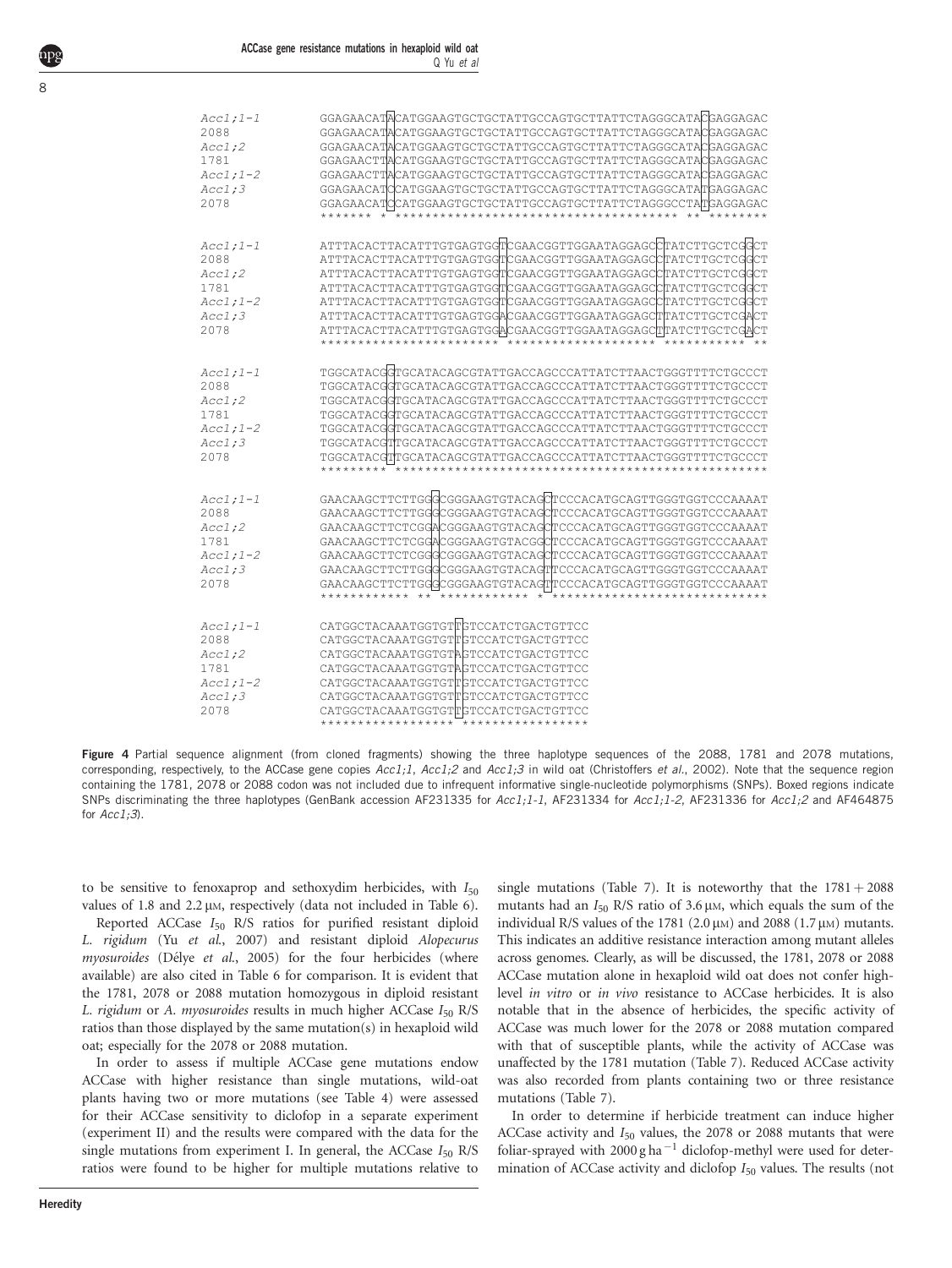| Mutation/mutant allele                | Diclofop acid               |           | Fenoxaprop acid     |           | Sethoxydim                  |           | Clethodim                   |           |
|---------------------------------------|-----------------------------|-----------|---------------------|-----------|-----------------------------|-----------|-----------------------------|-----------|
|                                       | $1_{50}$ ( $\mu$ <i>M</i> ) | R/S ratio | $1_{50}$ ( $\mu$ M) | R/S ratio | $1_{50}$ ( $\mu$ <i>M</i> ) | R/S ratio | $1_{50}$ ( $\mu$ <i>M</i> ) | R/S ratio |
| Avena spp (hexaploid)                 |                             |           |                     |           |                             |           |                             |           |
| 1781-Leu                              | 16.05a                      | 2.0       | 9.79a               | 5.3       | 18.64 a                     | 10.8      | 2.08a                       | 3.9       |
| 2078-Gly                              | 15.98 a                     | 2.0       | 7.24 b              | 3.9       | 9.79 <sub>b</sub>           | 5.7       | 1.02 <sub>b</sub>           | 1.9       |
| 2088-Arg                              | 13.54a                      | 1.7       | 8.94 ab             | 4.8       | 6.10c                       | 3.5       | 1.02 <sub>b</sub>           | 1.9       |
| Susceptible                           | 7.96 b                      |           | 1.86c               |           | 1.73d                       |           | 0.53c                       |           |
| Lolium rigidum <sup>a</sup> (diploid) |                             |           |                     |           |                             |           |                             |           |
| 1781-Leu                              |                             | 6         |                     |           |                             | >100      |                             | 18        |
| 2078-Gly                              |                             | 32        |                     |           |                             | >100      |                             | 41        |
| 2088-Arg                              |                             | 38        |                     |           |                             | 37        |                             | 48        |
| A. myosuroides <sup>b</sup> (diploid) |                             |           |                     |           |                             |           |                             |           |
| 2078-Arg                              |                             | 23        |                     | 53        |                             |           |                             | 36        |

<span id="page-8-0"></span>Table 6 ACCase  $I_{50}$  values and R/S ratios determined for wild oat (A. fatua) homozygous progeny lines (see [Table 4](#page-4-0)) from this study in comparison with the R/S ratios reported for the diploid grass species Lolium rigidum and A. myosuroides using purified lines that are homozygous for the specific ACCase mutations

Abbreviations: ACCase, acetyl-coenzyme A carboxylasel; R/S ratios, resistant/susceptible ratios.<br>Means with different letters in a column are significantly different ( $\alpha$  = 0.05).

<sup>a</sup>The diclofop and clethodim I<sub>50</sub> R/S data are from Yu et al. [\(2007\)](#page-11-0) and the I<sub>50</sub> values are not included here because the absolute I<sub>50</sub> values of R and S plants can vary because of experimental and assay conditions, while the  $I_{50}$  R/S ratios are more relevant and comparable across species and laboratories. The sethoxydim data is from the current study <sup>b</sup>The data are from Délye *et al.* [\(2005\)](#page-10-0) and the  $I_{50}$ 

Table 7 ACCase activity (in the absence of diclofop) and diclofop  $I_{50}$ values determined for plants containing different resistance mutations/mutant alleles

| per protein min <sup>-1</sup> )                                    | ratio |
|--------------------------------------------------------------------|-------|
| Experiment I                                                       |       |
| 1781-Leu<br>16.05a<br>2.0<br>1.58a<br>0.97                         |       |
| 2078-Gly<br>15.98 a<br>2.0<br>0.50 <sub>b</sub><br>0.31            |       |
| 1.7<br>13.54a<br>0.39 <sub>b</sub><br>0.24<br>2088-Arg             |       |
| 7.96 b<br>1.63a<br>Susceptible                                     |       |
| Experiment II                                                      |       |
| $1781 + 2078 + 2088$<br>15.92c<br>2.6<br>2.23 <sub>b</sub><br>0.72 |       |
| 18.08 b<br>3.0<br>$2078 + 2088$<br>1.39c<br>0.45                   |       |
| 3.6<br>21.68a<br>1.34c<br>$1781 + 2088$<br>0.43                    |       |
| 6.06d<br>3.10a<br>Susceptible                                      |       |

Abbreviations: ACCase, acetyl-coenzyme A carboxylase; R/S ratios, resistant/susceptible ratios. Experiment I was conducted using plant materials at the 3- to 4-leaf stage and experiment II at the 4- to 5-leaf stage. Means with different letters in a column within an experiment are significantly different ( $\alpha$  = 0.05).

shown) were similar to those without diclofop pre-treatment, indicating that herbicide treatment did not induce higher ACCase activity.

#### **DISCUSSION**

## Multiple ACCase resistance mutations in individual hexaploid wild-oat plants

Resistance mutation diversity within weed populations and individual plants is important in optimizing weed management strategies. One of the most important findings of this study with hexaploid ACCase herbicide-resistant wild oat is that individuals can possess multiple ACCase resistance mutations among homoeologous genes. While it is common for individuals of cross-pollinated diploid weed species such as A. myosuroides and L. rigidum (Délye et al.[, 2005](#page-10-0); Yu et al.[, 2007\)](#page-11-0) to have more than one different ACCase resistance mutation (compound heterozygosity), multiple mutations have not been reported, to our knowledge, in any field-evolved herbicide-resistant polyploid weed species. Indeed, we found that individuals with two distinct ACCase mutations are not uncommon (12 of 157 analyzed plants), and we found one individual with three mutations  $(1781 + 2078 + 2088)$ [\(Table 3\)](#page-3-0). The accumulation of three resistance mutations in one plant could occur through independent mutations in all three homoeologous ACCase gene copies, or due to cross-pollination between individuals carrying different homoeologous ACCase mutations. Although wild oat is known as a preferentially self-pollinated species, outcrossing can range from 0 to 12% [\(Imam and Allard,](#page-11-0) [1965; Murray](#page-11-0) et al., 2002). Multiple herbicide target-site mutations in individuals of self-pollinated polyploid weed species have been rare thus far, and hence these plants are useful material for genetic and genomic studies for gene expression in polyploid species.

## Genetics and expression of homoeologous ACCase gene loci in hexaploid wild oat

Hexaploid wild oat has a genome structure of AACCDD, and genome C is clearly distinguishable from A and D (Yang et al.[, 1999](#page-11-0)). A previous study of ACCase herbicide-resistant A. fatua identified three homoeologous plastidic ACCase gene copies, Acc1;1, Acc1;2 and Acc1;3, with the 1781 mutation in Acc1;1 [\(Christoffers](#page-10-0) et al., 2002). In comparison with Avena spp. diploids, Acc1;3 was found to likely represent the C genome, while Acc1;1 and Acc1;2 likely represent the similar A/D genomes (MJ Christoffers, unpublished data). Subsequent studies with other resistant A. fatua populations also found the 2078 or 2088 mutations in Acc1;1 [\(Christoffers and Peterson, 2007\)](#page-10-0). However, in studies with resistant A. sterilis and A. fatua populations, Liu et al. [\(2007\)](#page-11-0) and Beckie et al. [\(2012\)](#page-10-0) indicated that any of the three Acc1 homoeologs can host ACCase resistance mutations. In our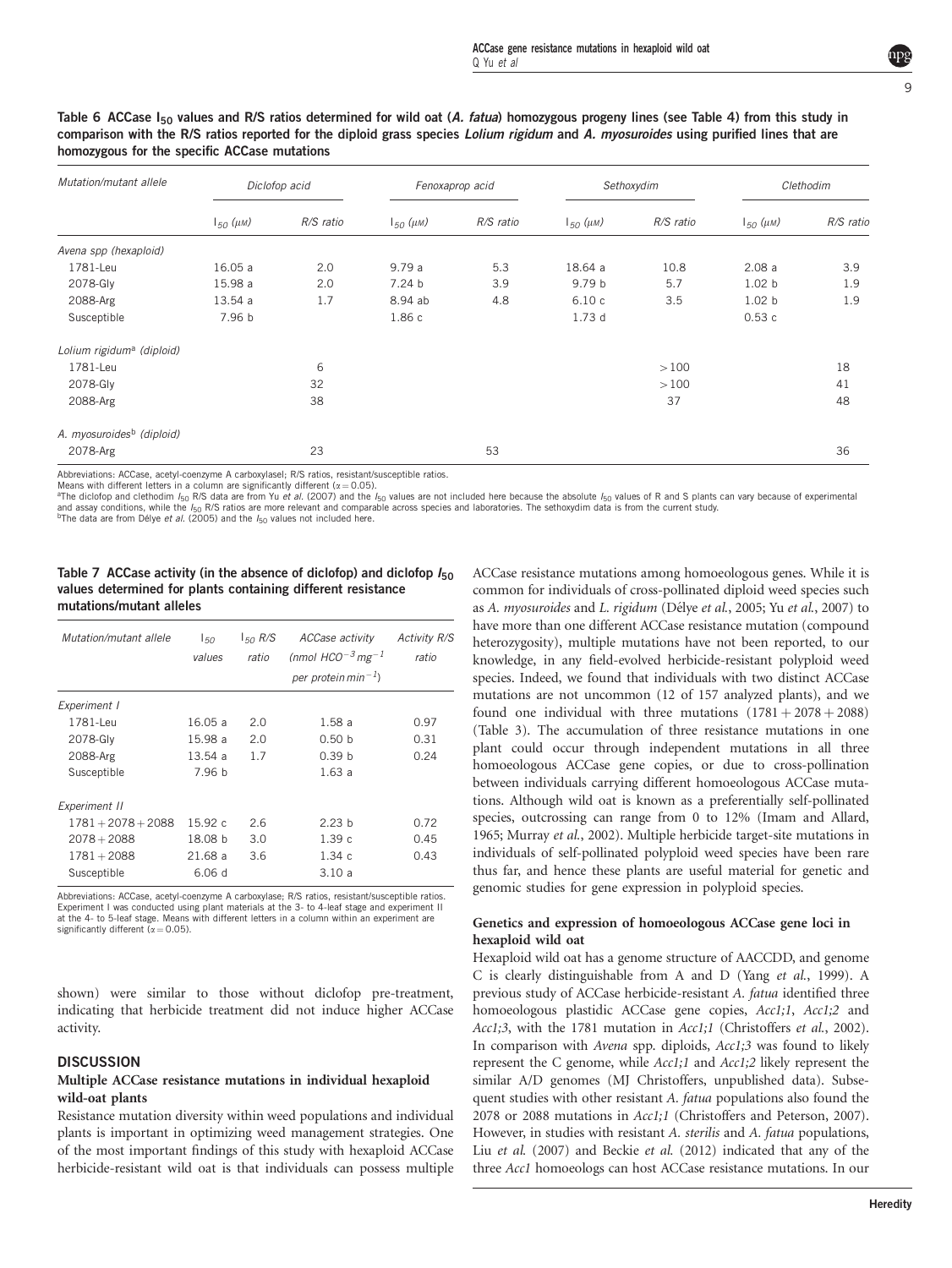study, we identified an individual possessing three distinct ACCase resistance mutations and this provided a unique opportunity to investigate the inheritance of multiple resistance mutations in a polyploid species. We were able to show that individual wild-oat plants can be heterozygous for three different ACCase mutations in each of the three Acc1 homoeologs, with the 2078 mutation clearly residing in Acc1;3 (tentatively assigned to the C genome), and the 1781 and 2088 mutations in Acc1;1/Acc1;2 (likely the A and D genomes) in individuals of the R2 population [\(Figure 4\)](#page-7-0).

Secondly, our results were consistent with the three homoeologous Acc1 loci segregating and assorting independently of each other, following classical disomic Mendelian inheritance due to restricted homoeologous pairing and recombination in meiosis [\(Table 5](#page-5-0)). Evidence against our data fitting an alternative polysomic inheritance model was highly dependent on the identification of two wild-type plants among segregating progeny. As we cannot be absolutely certain that a genotyping error was not made, we strictly cannot rule out polysomic inheritance based on our data alone. However, the disomic inheritance model favored by the exact test analysis [\(Table 5](#page-5-0)) is in line with the established mode of inheritance for hexaploid Avena spp. ([Thomas, 1992\)](#page-11-0). This disomic segregation pattern in hexaploid Avena observed in the current study is also consistent with previous reports on inheritance of ACCase resistance traits (Murray et al.[, 1995, 1996](#page-11-0)) and the segregation of wild-type Acc1;1-1 and resistant Acc1;1-2 alleles in A. fatua ([Christoffers](#page-10-0) et al., 2002).

Thirdly, all three mutant alleles at the three Acc1 loci are expressed as mRNA ([Figure 3](#page-6-0), Supplementary Figure S4). Consistent with this conclusion is the recent addition to the GenBank database of 3'-end cDNA sequences for the Acc1;2 and Acc1;3 sequences of well-studied UM1 wild oat (HQ244401 and HQ244402, respectively), indicating the transcriptional activity of these genes in another wild-oat population.

It is currently unclear if the three homoeologous ACCase genes in A. fatua contribute equally to the transcript pool. In allopolyploid cotton, wheat and other plant species, numerous genes have shown strong expression bias toward one copy (reviewed by [Wendel, 2000](#page-11-0); [Adams, 2007](#page-10-0)). Many weed species are polyploid and little is currently known about gene expression/silencing or epigenetic regulation in polyploid weeds. In the polyploid Schoenoplectus mucronatus, acetolactate synthase gene methylation was detected and epigenetic regulation implicated [\(Scarabel](#page-11-0) et al., 2009). Clearly, more research is needed to understand selection and evolution of herbicide resistance genes in polyploid species.

Fixed heterozygosity has also been observed in other polyploid weed species (for example, in Salsola tragus, [Warwick](#page-11-0) et al., 2010) in regard to acetolactate synthase resistance mutations. Therefore, PCRbased gene-specific (but not copy-specific) co-dominant molecular markers or sequencing primers designed against conserved regions of herbicide target genes cannot discriminate true (allelic) heterozygotes from homoeoallelic heterozygotes in polyploid species like wild oat. Likewise, detection of true allelic heterozygosity may be similarly complicated in diploid species having multiple herbicide target gene copies. Fixed polymorphism detected by non-copy-specific markers can be indicative of polyploidy or multiple single-genome copies of the gene.

## ACCase resistance mutations and resistance evolution in hexaploid Avena

Most resistance-endowing ACCase gene mutations have been characterized in diploid species (especially A. myosuroides and L. rigidum) by in vitro ACCase assay and whole-plant bioassay using purified lines Leu mutation was found to confer high-level resistance to the cyclohexanediones herbicide sethoxydim [\(Table 6](#page-8-0)) and moderatelevel resistance to the aryloxyphenoxypropionates herbicide diclofop (Yu et al.[, 2007\)](#page-11-0). The Asp-2078-Gly or Cys-2088-Arg mutations conferred high-level resistance to both aryloxyphenoxypropionates and cyclohexanediones herbicides (Délye et al.[, 2005;](#page-10-0) Yu et al.[, 2007](#page-11-0); and [Table 6](#page-8-0)). In contrast, in vitro inhibition of resistant wild-oat ACCase revealed that each of the mutations conferred much lowerlevel resistance to the selected ACCase herbicides ([Table 6](#page-8-0)). A similar low-level (2- to 5-fold) resistance to ACCase herbicides was also recently reported for the same 2078 and the Ile-2041-Asn mutation in other A. fatua populations [\(Cruz-Hipoloto](#page-10-0) et al., 2011). The low resistance observed at the ACCase level for the 1781, 2078 or 2088 resistance mutation in hexaploid wild oat, compared with diploid grass weed species A. myosuroides and L. rigidum [\(Table 6\)](#page-8-0), is likely due to polyploidy and dilution of resistant ACCase by susceptible ACCase in wild oat. Assuming equal expression of the three plastidic homoeologous ACCase genes, wild-oat plants homozygous for a given mutation at one ACCase locus would still have two-thirds of the total expressed ACCase as wild-type herbicide sensitive. Furthermore, because ACCase requires two monomers to form a homodimer to yield active ACCase, fully resistant homodimers would likely be further diluted in hexaploid species. Although not examined in this study, differential expression of the three homoeologous ACCase copies is possible and may influence the relative amount of resistant ACCase. If the expression of the ACCase gene copy harboring the ACCase mutation was low compared with other copies, the level of resistance conferred by the mutation would be even further suppressed in wild oat. In contrast, in a diploid homozygous for a given ACCase resistance mutation, all expressed ACCase would be the herbicide resistant isoform. Therefore, an ACCase mutation that confers resistance in diploids may not necessarily endow enough resistance in hexaploids to be selected for in the field (depending on the dominance of the resistance allele, herbicides and herbicide rates). For example, diploid resistant L. rigidum survived the Australian field rate of clethodim  $(60 \text{ g ha}^{-1})$  or pinoxaden  $(30 \text{ g ha}^{-1})$  due to the 2078 or 2088 resistance mutation (Yu et al.[, 2007\)](#page-11-0), but hexaploid wild oat possessing the same mutation rarely survived the herbicide at the same or lower rates (Ahmad-[Hamdani](#page-10-0) et al., 2011; AV Varanasi and MJ Christoffers, submitted).

homozygous for each of the mutations. Among them, the Ile-1781-

Whereas gene redundancy in hexaploids may minimize deleterious effects of gene mutations, it may also buffer the effect of resistance mutations (both at target and non-target sites) in herbicide resistance evolution. The dilution effect of resistance mutations by additional susceptible (wild type) homoeologous gene copies may explain in part why wild oat, in comparison with other diploids, is relatively slow to evolve levels of resistance that facilitate identification of resistant populations. In Australia, diclofop was released for Lolium and wild oat control in 1978 and despite the presence of both species in many treated fields, resistant L. rigidum was reported in 1982 [\(Heap and](#page-11-0) [Knight, 1982\)](#page-11-0), whereas resistance in wild oat was not reported until 1992 [\(Mansooji](#page-11-0) et al., 1992). Very intensive surveys revealed much greater frequency of herbicide resistance in L. rigidum than in wild oat in the same region (Owen et al.[, 2007; Owen and Powles, 2009\)](#page-11-0). Of course, slower resistance evolution in wild oat relative to L. rigidum is influenced by several other factors including smaller population sizes, longer seed bank turnover time and extended seed germination ([Owen and Powles, 2009\)](#page-11-0). Although self-pollination in wild oat may increase selection for resistance by promoting allelic homozygosity, it may also slow the spread of resistance alleles. Nonetheless, molecular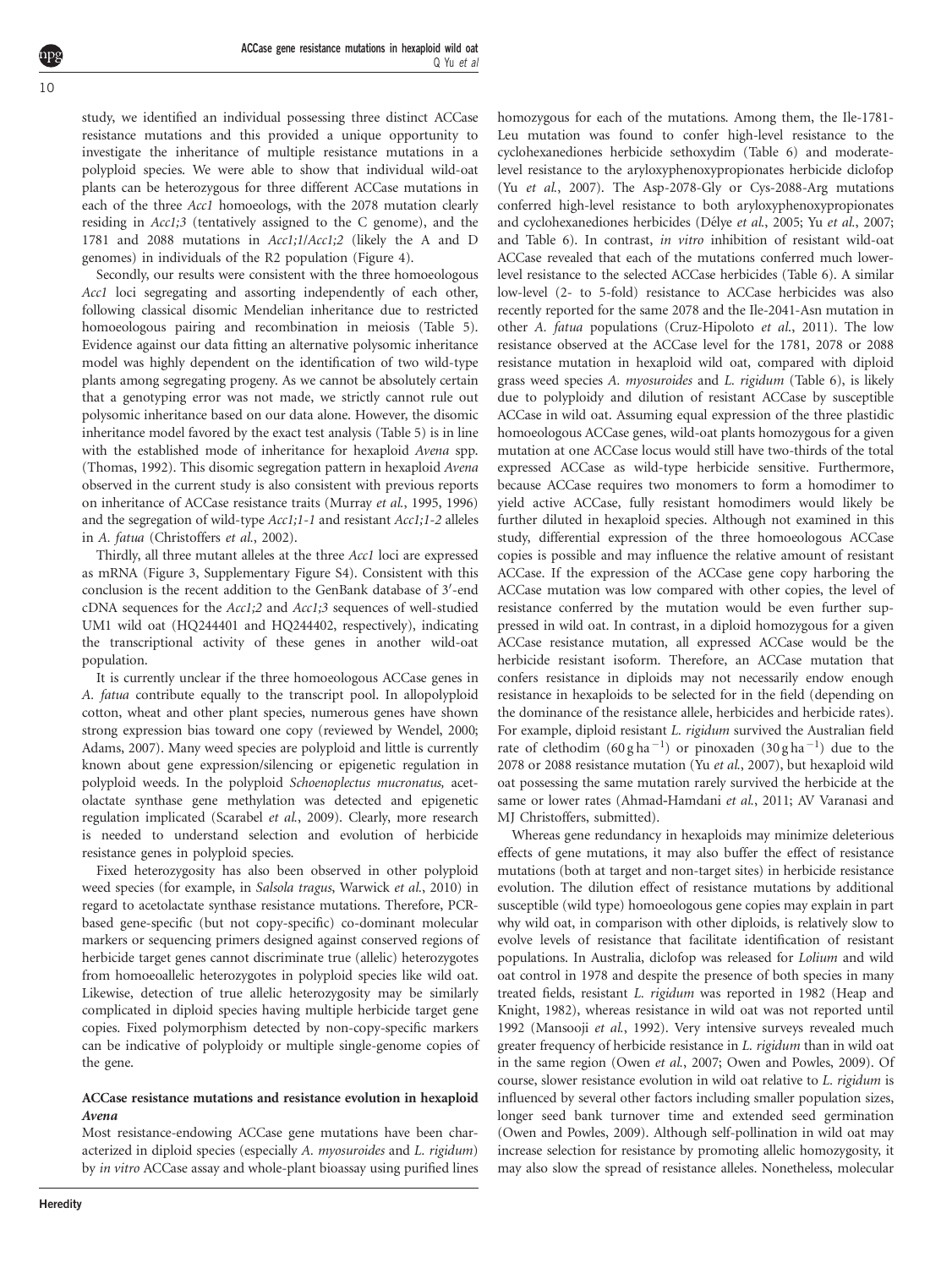<span id="page-10-0"></span>and genetic evidence from the current study indicates that herbicide resistance and evolution in hexaploid weed species can be considerably more complex than in diploid species.

Although single ACCase mutations in hexaploid wild oat provide relatively low-level resistance to the ACCase herbicides, resistance levels can be significantly increased if individual plants can accumulate multiple ACCase mutations. Based on diclofop  $I_{50}$  R/S ratios, individuals with two mutations had higher resistance than those with a single mutation ([Table 7](#page-8-0)). However, three mutations did not have the expected higher resistance profile, probably because the progeny plants that were used for ACCase assay were mostly heterozygous at two to three Acc1 loci, with homozygotes for the three mutations at three loci (AABBCC genotype, [Table 5](#page-5-0)) being extremely rare. Although the number of resistant alleles in each case cannot be accurately determined, especially when involving three mutations, the data clearly indicates an additive effect on resistance level across gene copies/genomes, especially when the individuals are homozygous for different mutations. Indeed, the additive effect of resistant acetolactate synthase genes from different genomes has been observed at the acetolactate synthase and whole-plant levels in a mutagenized imidazolinone-resistant wheat line (TealIMI15A) [\(Newhouse](#page-11-0) et al., [1992; Pozniak and Hucl, 2004;](#page-11-0) Anderson et al., 2004; [Pozniak](#page-11-0) et al., [2004\)](#page-11-0).

## Effect of ACCase gene mutations on ACCase activity

Importantly, resistant plants possessing the 2078 or 2088 mutation had  $\langle 40\%$  of the extractable ACCase activity of susceptible plants [\(Table 7\)](#page-8-0). Multiple mutations involving 2078 and/or 2088 also had reduced ACCase activity (40–70% of the S, [Table 7](#page-8-0)). This is intriguing given that mutant ACCase isoforms likely account for only about 1/3 of the total ACCase isoforms in the assay mixture. Reduced ACCase activity of the 2078 or 2088 mutation has also been observed in diploid L. rigidum and A. myosuroides (Yu et al.[, 2007](#page-11-0); Délye et al., 2005). While the single 2078 or 2088 mutation results in significant reduction of in vitro ACCase activity in both hexaploid wild oat and diploid L. rigidum (Yu et al.[, 2007\)](#page-11-0), it is unknown if the mutations in wild oat have any fitness cost as they do in Lolium (MV Auib, Q Yu, S Powles, unpublished). In A. myosuroides, only plants homozygous for the 2078 mutation were found to have a fitness penalty [\(Menchari](#page-11-0) et al.[, 2008](#page-11-0)). As a polyploid with additional gene copies, wild oat may more readily tolerate mutations that decrease ACCase expression and/or ACCase activity.

## Non-target-site resistance mechanisms are also evident in resistant wild-oat populations

For fenoxaprop, sethoxydim and clethodim, the ACCase  $I_{50}$  R/S ratios observed for the 1781, 2078 or 2088 mutation at the ACCase level [\(Table 6](#page-8-0)) were generally correlated with the  $LD_{50}$  R/S ratios observed at the whole-plant level (Ahmad-Hamdani et al., 2011). Thus, it's likely that resistance to these three herbicides in these wild-oat populations is largely due to the 1781, 2078 or 2088 mutation. In contrast, high-level resistance to diclofop at the whole plant level  $(LD_{50}$  R/S ratios  $>$  20-fold) (Ahmad-Hamdani *et al.*, 2011), was not consistent with low diclofop ACCase  $I_{50}$  R/S ratios [\(Table 6](#page-8-0)), suggesting the possibility of additional non-target-site resistance mechanisms. Some resistant individuals had no known ACCase mutations [\(Table 3\)](#page-3-0) and their ACCase was herbicide sensitive (see Results). Our recent work on these resistant plants without ACCase resistance mutations demonstrated enhanced herbicide metabolism as a non-target-site resistance mechanism (Ahmad-Hamdani et al., 2012). Both a resistant ACCase and enhanced

rates of herbicide metabolism have been demonstrated in a resistant A. sterilis population [\(Maneechote](#page-11-0) et al., 1997). Thus, the high-level resistance to some ACCase herbicides (for example, diclofop or fenoxaprop) observed at the population level (Ahmad-Hamdani et al., 2011) is likely due to an ACCase resistance mutation plus metabolic resistance (Ahmad-Hamdani et al., 2012).

In summary, identifying and understanding herbicide resistance and its evolution in hexaploid plant species is more challenging than in diploids. The role of resistance-endowing gene mutations in hexaploid Avena species may not be simply inferred from other unrelated diploid species. More complex factors, such as dilution or gene dosage effects and intergenomic gene expression, must be considered in understanding herbicide resistance and evolution in polyploid plant species.

## DATA ARCHIVING

Partial ACCase sequence alignment showing the three haplotype sequences of the 2088, 1781 and 2078 mutants [\(Figure 4](#page-7-0)), and (d)CAPS marker analysis of ACCase resistance mutations in E. coli clones (Supplementary Figure S4) have been deposited at Dryad: [doi:10.5061/dryad.04562](http://dx.doi.org/doi:10.5061/dryad.04562).

#### CONFLICT OF INTEREST

The authors declare no conflict of interest.

#### ACKNOWLEDGEMENTS

This work was supported by the Grains Research and Development Corporation of Australia (grants to the Australian Herbicide Resistance Initiative) and by a PhD scholarship to MS Ahmad-Hamdani from the Ministry of Higher Education Malaysia. We are grateful to Drs Henri Darmency, Christophe Délye and Danica Goggin for valuable comments on the manuscript.

- Adams KL (2007). Evolution of duplicate gene expression in polyploid and hybrid plants. J Heredity 98: 136–141.
- Ahmad-Hamdani MS, Owen MJ, Yu Q, Powles SB (2011). ACCase-inhibiting herbicide resistant wild oat (Avena fatua L.) populations from the Western Australian grain belt. Weed Technol 26: 130–136.
- Ahmad-Hamdani MS, Yu Q, Han H, Cawthray GR, Wang SF, Powles SB (2012). Herbicide resistance endowed by enhanced rates of herbicide metabolism in wild oat (Avena spp.). Weed Sci (in press; doi:10.1614/WS-D-12-00078.1).
- Anderson JA, Matthiesen L, Hegstad J (2004). Resistance to an imidazolinone herbicide is conferred by a gene on chromosome 6DL in the wheat line cv 9804. Weed Sci 52: 83–90.
- Beckie HJ, Warwick SI, Sauder CA (2012). Basis for herbicide resistance in Canadian populations of wild oat (Avena fatua). Weed Sci 60: 10–18.
- Bradford MM (1976). A rapid and sensitive method for quantitation of microgram quantities of protein utilising the principle of protein binding. Anal Biochem 72: 248–254.
- Chen ZJ (2007). Genetic and epigenetic mechanisms for gene expression and phenotypic variation in plant polyploids. Annu Rev Plant Biol 58: 377-406.
- Christoffers MJ, Berg ML, Messersmith CG (2002). An isoleucine to leucine mutation in acetyl-CoA carboxylase confers herbicide resistance in wild oat. Genome 45: 1049–1056.
- Christoffers MJ, Pederson SN (2007). Response of wild oat (Avena fatua) acetyl-CoA carboxylase mutant to pinoxaden. Abstr Weed Sci Soc Am 47: 258.
- Cocker KM, Coleman JOD, Blair AM, Clarke JH, Moss SR (2000). Biochemical mechanisms of cross-resistance to aryloxyphenoxypropionate and cyclohexanedione herbicides in populations of Avena spp. Weed Res 40: 323-334.
- Collavo A, Panozzo S, Lucchesi G, Scarabel L, Sattin M (2011). Characterization and management of Phalaris paradoxa resistant to ACCase-inhibitors. Crop Prot 30: 293–299.
- Cruz-Hipolito H, Osuna MD, Dominguez-Valenzuela JA, Espinoza N, De Prado R (2011). Mechanism of resistance to ACCase-inhibiting herbicides in wild oat (Avena fatua) from Latin America. J Agr Food Chem 59: 7261-7267.
- Délye C, Zhang XQ, Michel S, Matejicek A, Powles SB (2005). Molecular bases for sensitivity to acetyl-coenzyme A carboxylase inhibitors in black-grass. Plant Physiol 137: 794–806.